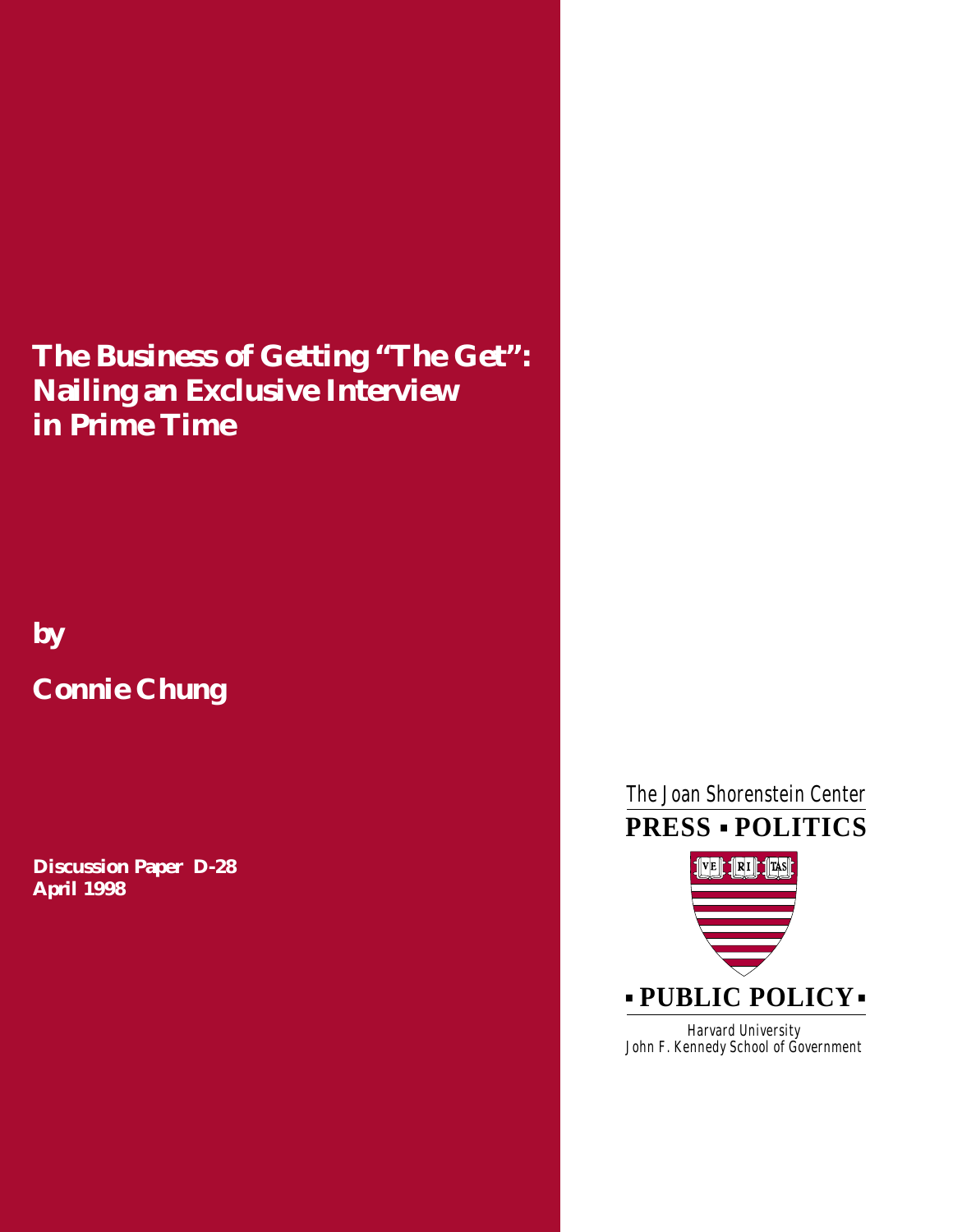# **The Business of Getting "The Get" Nailing an Exclusive Interview in Prime Time**

**by** 

**Connie Chung**

**Discussion Paper D-28 April 1998**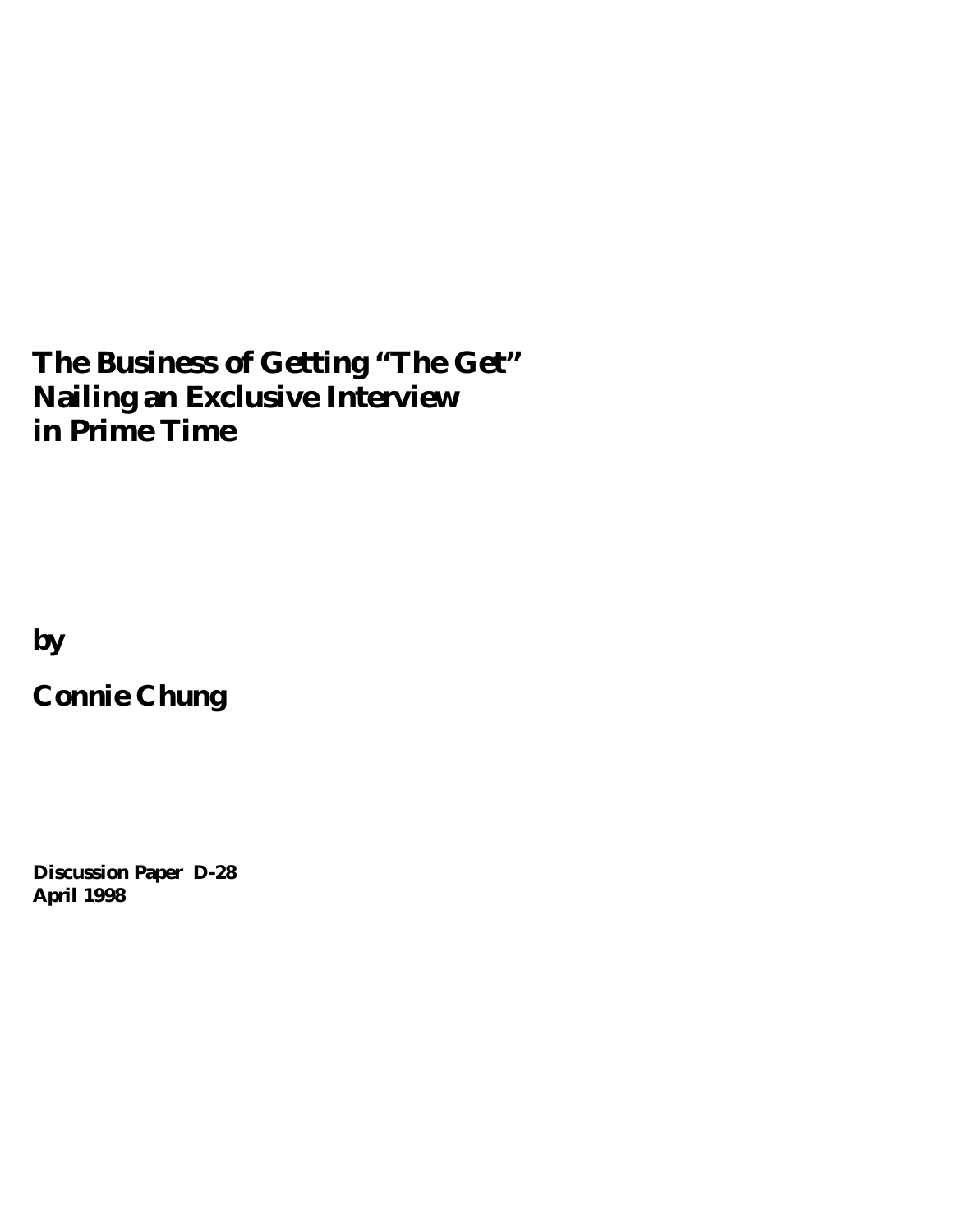# **INTRODUCTION**

In "The Business of Getting 'The Get'," TV news veteran Connie Chung has given us a dramatic—and powerfully informative—insider's account of a driving, indeed sometimes defining, force in modern television news: the celebrity interview.

The celebrity may be well established or an overnight sensation; the distinction barely matters in the relentless hunger of a Nielsendriven industry that many charge has too often in recent years crossed over the line between "news" and "entertainment."

Chung focuses her study on how, in early 1997, retired Army Sergeant Major Brenda Hoster came to accuse the Army's top enlisted man, Sergeant Major Gene McKinney—and the media firestorm her accusations (later joined by those of others) created. She delves behind-thescenes into the role of Hoster's lawyer, how a reporter was "selected" for the initial breaking story, and then the maelstrom of media requests for "exclusive" interviews that followed.

She lets us see, in that maelstrom, how journalists compete for the interview, the techniques and strategies they use, the role luck and circumstance sometimes play, and why—among the literally hundreds of press supplicants willing to tell Sgt. Hoster's story—the vast majority failed.

Drawing on her own experience as well as that of fellow broadcasters such as Barbara Walters, Walter Cronkite, and Mike Wallace, she lets us see how the quest for the celebrity interview—the "get" in her title—has evolved over the past two decades. She also lets us see how the "get" phenomenon isn't confined to broadcasters—a fact print reporters sometimes like to forget—but is common to newspapers and newsmagazines as well. Indeed, in a detailed description of the competition for exclusive first excerpts from Gen. Colin Powell's book, Chung shows us how the cross-media competition served to intensify the level of journalistic competition overall.

In a final section, Chung reflects on the "get"'s impact on TV news. Going beyond CBS producer Don Hewitt's frank (and likely widelyshared) conclusion that "gets" are "the most disgusting" thing on television, Chung tries to give us fresh insights into the "get"'s effect on TV news, and how networks could act in order

to recover a sense of lost balance and integrity that appears to trouble as many news professionals as it does, and, to judge by polls, the American news audience.

One may agree or disagree with all or part of her conclusion; what is not disputable is that Chung has provided us in this paper with a nuanced and provocatively insightful view into the world of journalism at the end of the 20th century, and one of the main pressures which drive it as a commercial medium, whether print or broadcast. One may lament the world it reveals; one may appreciate the frankness with which it is portrayed; one may embrace or reject the conclusions and recommendations Chung has given us. What we owe Chung, for "The Business of Getting 'The Get'," is our thanks for giving us a carefully-crafted window of understanding into one of the most influential forces of our times.

#### **Richard Parker**

**Senior Fellow, The Joan Shorenstein Center on the Press, Politics and Public Policy John F. Kennedy School of Government Harvard University**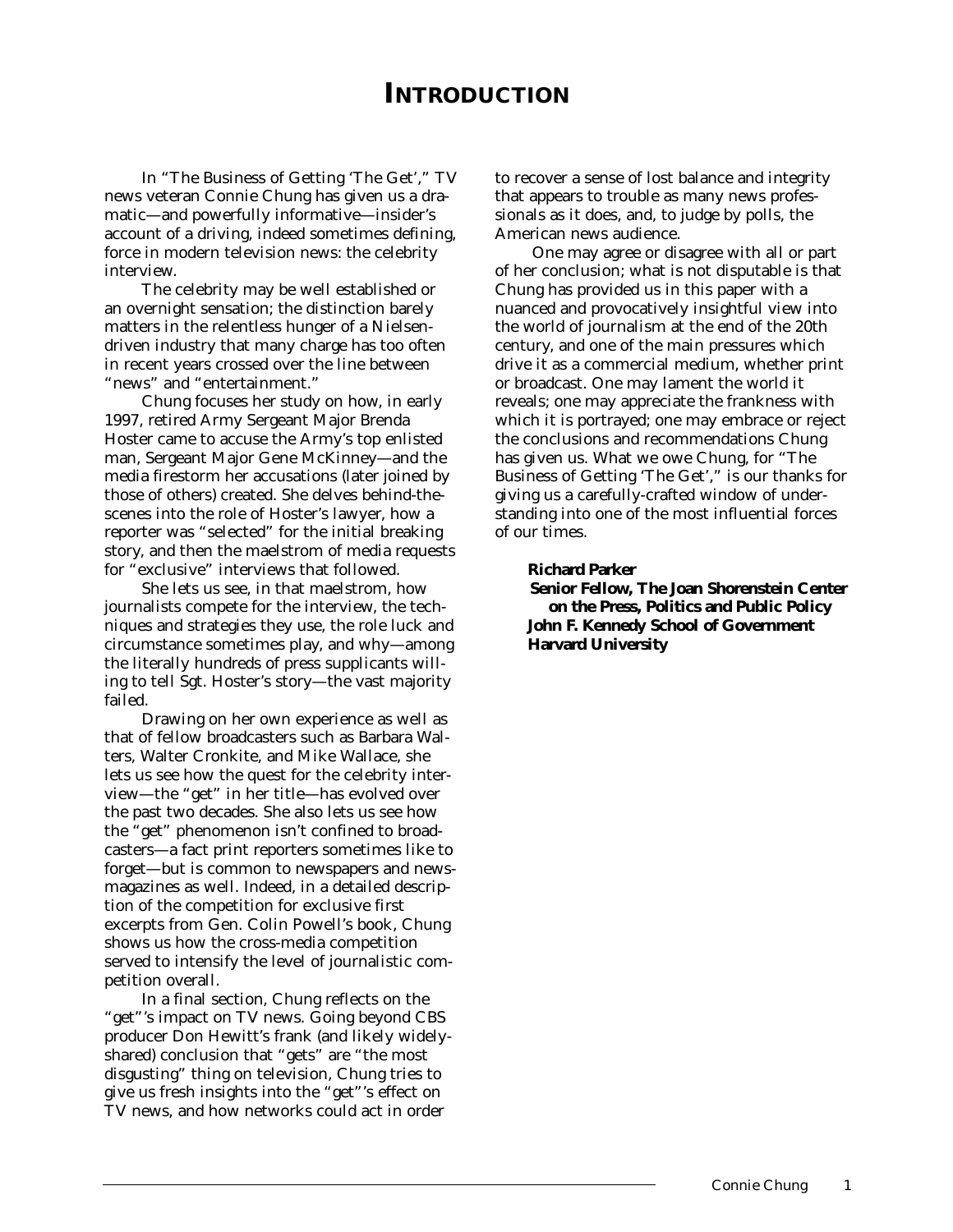# **The Business of "Getting the Get": Nailing an Exclusive Interview in Prime Time**

# by Connie Chung

Brenda Hoster woke up at 5 a.m. as usual on Tuesday, February 4, 1997. After 22 years in the Army, old habits are hard to break. This day would be different. The phone rang. Her best friend was on the line.

"You know, it's already hit the East Coast. It's only a matter of time before it hits here. I think you better get out of your house before daybreak."

A plague? A twister? A meteor? Not quite. Half a continent away from Hoster's home in El Paso, Texas, the East Coast was waking up to an exclusive, front-page story in the *New York Times:* TOP ENLISTED MAN IN THE ARMY STANDS ACCUSED OF SEX ASSAULT. Retired Sergeant Major Brenda Hoster, a 39-year-old Army journalist and public affairs specialist, was accusing her former boss, Sergeant Major Gene McKinney, of sexually assaulting her during a business trip. This, on the heels of a rash of accusations by female trainees at the Aberdeen Proving Ground in Maryland that they were raped or sexually abused by their drill sergeants.

Brenda Hoster's friend was right. By daybreak in El Paso, at least five television camera crews were camped on Hoster's doorstep. More would follow.

Welcome to the world of "gets," newsroom parlance for the cutthroat competition for the big interview, the hot celebrity, the tell-all tattler *du jour*. It's where supermarket tabloids, morning wake-up programs, afternoon talk shows, tabloid TV shows, and even the network news broadcasts collide in a mad scramble for an exclusive that will sell papers and draw viewers. It's the symbiotic world where it's hard to tell who is manipulating whom: the media or the newsmakers. And it is radically changing the way journalists and news organizations carry out their mission.

I should know. I was the one sent by CBS News (that's right, the House that Murrow built) to try to snag one of those infamous "gets": bad-girl figure skater Tonya Harding. Never mind that I held the prestigious job of co-

*Connie Chung was a Fellow at the Shorenstein Center in the spring of 1997. She is an anchor and correspondent for ABC News and can be reached at 147 Columbus Avenue, New York, NY 10023.*

anchor of CBS News' flagship broadcast, the *CBS Evening News.* There I was, camped out day in and day out at Harding's Portland, Oregon ice-rink, along with countless other reporters, producers, bookers, and the curious, trying to "get" Tonya.

Not that it was the first time I had found myself in such less-than-dignified circumstances. Twenty-five years ago, I followed Watergate figure H.R. Haldeman to church. I'll never forget the eviscerating look his wife gave me that Sunday morning. Haldeman was more sympathetic. He knew this was the doing of a crusty assignment editor. He took pity on this cub reporter and promised to meet me back at his home for an interview.

William Small, former CBS News Washington Bureau Chief, has two favorite stories of the lengths reporters will go for a "get." They involve Lesley Stahl and me. Our boss in the early 1970s, he now trots us out as examples of "what makes good reporters," namely "immense appetites to get a story."

Stahl chased Watergate figure John Dean to his home and interviewed him through his mail slot.

I chased AFL-CIO President George Meany into an elevator. I made it into the elevator, microphone in hand, but the cameraman and soundman did not. Shown on the *CBS Evening News* that night were sounds (mostly my questions) emerging from a closed elevator door.

Another time, in 1972, I was determined to get an interview with Richard Kleindienst, who was embroiled in controversy during his confirmation hearings for Attorney General. I pursued him to a men's-only country club in suburban Washington, the only place he thought he could find sanctuary. I barged in and was rewarded with an interview the next night.

In those days, success was getting a short interview to air on the evening news and there was no tabloid taint to stories. Nor were any of us trying to snare a long interview. *60 Minutes* and, later, *20/20* were the only news magazines and the only outlets for lengthy interviews.

But in the 1980s and 1990s, the game changed. There was an explosion of television news magazines. Suddenly *60 Minutes* and *48 Hours* on CBS and the highly successful *20/20* with Barbara Walters and Hugh Downs on ABC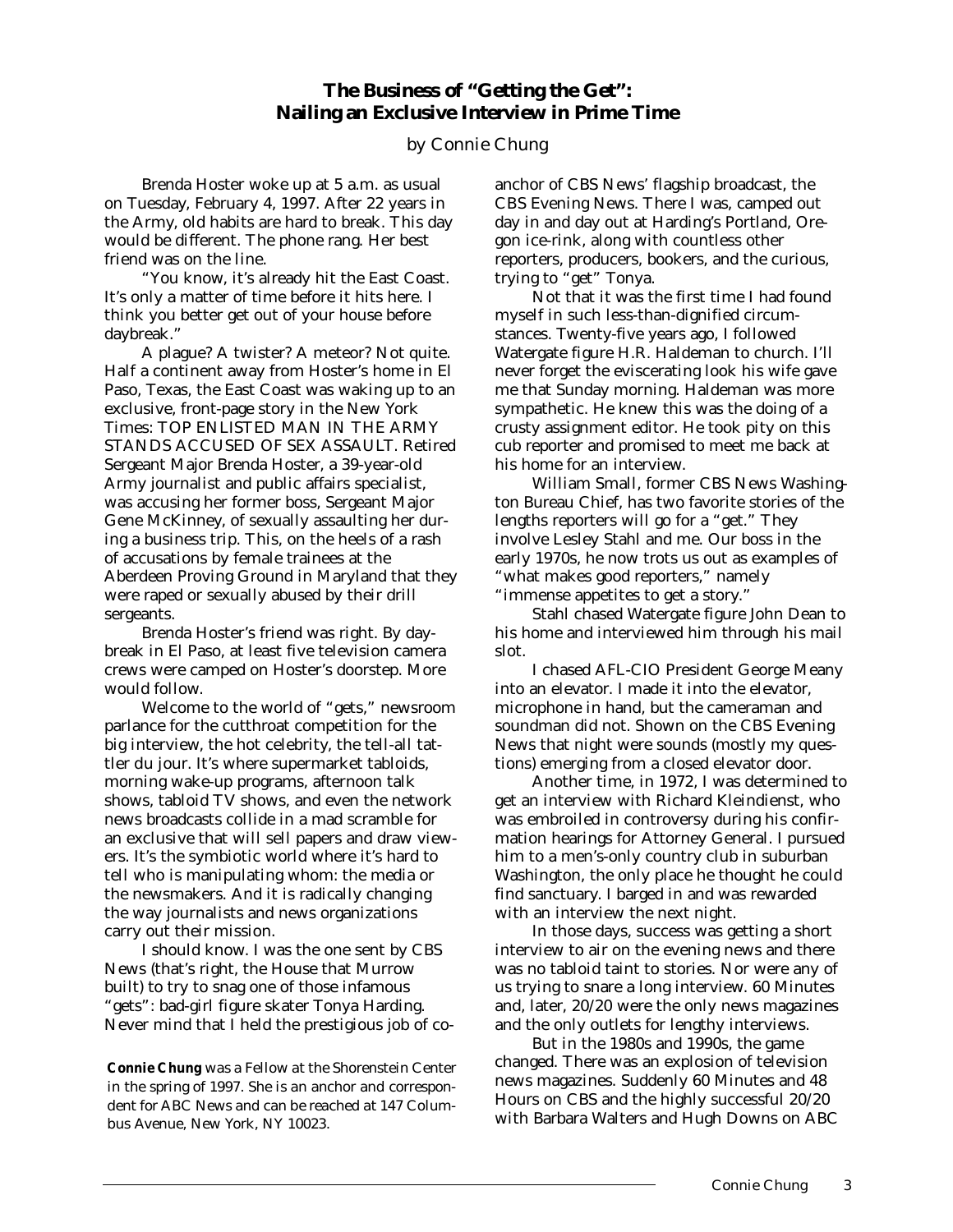were joined by: *PrimeTime Live* with Diane Sawyer and Sam Donaldson, *Turning Point* with rotating anchors, and *Day One* with Forrest Sawyer, all on ABC; *Dateline* with Jane Pauley and Stone Phillips and *NOW* with Katie Couric and Tom Brokaw on NBC; *Saturday Nigh*t with Connie Chung, later *Face to Face* with Connie Chung, and still later *Eye to Eye* with Connie Chung on CBS.

The big three networks had discovered that news magazines could be produced for half the cost of entertainment programming. If the news magazines could win big, the big bucks would follow.

Next came tabloid television news magazine spin-offs such as *Hard Copy, Inside Edition* and other offspring of the granddaddy of tabloid TV shows, *A Current Affair,* which had a 10 year run from the time it was created in 1986. Add to the mix the morning and afternoon talk shows (Oprah, Phil, Maury and many more), cable networks (CNN including Larry King, Fox News, CNBC, and MSNBC), long-standing early morning and Sunday interview programs, and Ted Koppel's *Nightline.* The result: no selfrespecting personality in the news received only a handful of requests for interviews. Any "get" worth his or her salt was inundated.

William Small, who later became NBC News President, recalled, "In the old days, there was a pecking order. If you represented the *New York Times*, doors flew open. If you were a crusader, you wanted to appear on *60 Minutes*. If you had something to hide, you dreaded *60 Minutes*. If you were a celebrity, you wanted Barbara Walters to interview you. Now, TV has eclipsed most of print with all these magazine programs. There is competition for all these interviews like never before."

Small believes the competition "has created a fertile field for the handlers and spin doctors [the lawyers, agents, and public relations experts] to manipulate the media." The interviewee and his or her representative are in the driver's seat. They can "audition" an interviewer, ask for concessions, demand money, and require that questions be submitted in advance. The journalist will feel compelled to make pilgrimages to meet with the interviewee, make a pitch and grovel for the interview.

Television is not the only player in the "get" game. Standing, tin cup in hand, with television producers and bookers are print publications. A *New York Times* reporter will now position himself alongside the *National Enquire*r, vying for the same interview.

The tale of how the *New York Times* and one of the prime time television magazines wound up with the Brenda Hoster "get" is a study of how newsmakers, their agents, public relations people, (or in Hoster's case, her lawyer) and the media manipulate each other to get what they want. And tomorrow, today's "get" will be old news, and the competition begins again.

# *The New York Times Gets "The Get" First*

As Brenda Hoster's lawyer, Susan Barnes became Hoster's self-anointed media advisor as well. In 1993, after the Tailhook scandal, Barnes created WANDAS (Women Active in our Nation's Defense, their Advocates and Supporters), two organizations which advocate for women in the military. According to Barnes, these organizations make a point to select cases and stories involving military women that have public policy implications.

Barnes had some experience with the media and could have "given" the Hoster story to anyone: a newspaper, magazine, television or radio reporter.

Who the reporter would be was important to Barnes. She wanted, in her words, "someone who would check sources and arrive at his or her own conclusions." She wanted a thorough, credible reporter.

"I checked Hoster out," Barnes said. "I didn't think she was a fraud. I wanted the reporter to do the same."

*Newsweek's* Greg Vistica fit the bill. In the past, Barnes had provided information to him concerning other clients or stories. She felt he was "extremely good on military issues." But she feared the magazine's New York editors "would not appreciate the importance of the story and would not give it the space needed to explain it."

Barnes had recently brokered a story with NBC's *Dateline* but decided against that program. The reporter with whom she had worked, Gary Matsumoto, had left *Dateline* for Fox.

Barnes thought long and hard. In a memo to Hoster, she wrote:

"When you 'go public,' it is important that you do so in a dignified and credible way. That is what I am primarily concerned with managing. I do not want your story to be belittled or trivialized. That is why the *New York Times* opportunity is such a good one. As you know, it is the most influential paper in the country, and the reporter, Eric Schmitt, is honest and reliable."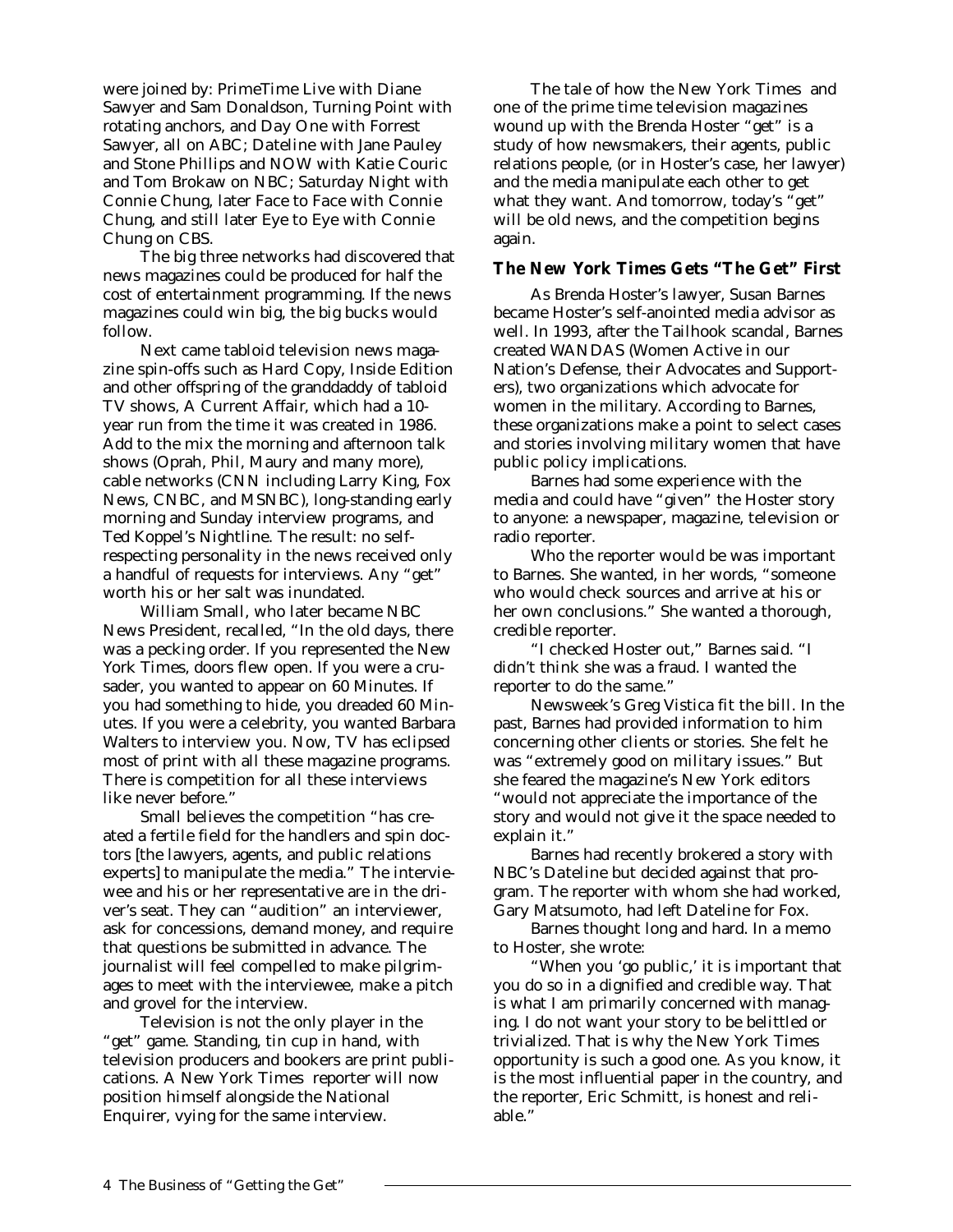Barnes had assisted Schmitt on several sexual harassment stories in the last four or five years while he was the *New York Times* Pentagon correspondent.

Hoster, as a public affairs specialist, also knew Schmitt to be "a guy who had a good reputation and who did a thorough check before he does a story." With Barnes' reinforcement, Hoster agreed he was the one.

Barnes believes that reporters don't like to be issued a press release. They don't like to be "given" stories. As she put it, "I wouldn't have gotten anywhere if I had called out of the blue." So, she waited for Schmitt to call. She knew he would because he was working on another story she was knowledgeable about.

Schmitt did call in relation to the other story and asked Barnes, "Well, what else is going on?"

Eric Schmitt got his "get."

When I called Schmitt to ask him how he got the Hoster story, he didn't want to talk about it. He told me it was as if he were a CIA agent being asked to divulge secrets. Was he experiencing some discomfort that the story came to him, rather than the other way around?

He agreed to a few on-the-record quotes: "I had dealt with Barnes over the years as a source of 'women in the military' stories when I was a Pentagon correspondent."

Schmitt knew Barnes to be a credible professional in her field but, like any good reporter, he began the process of checking out Hoster. He made a few calls before flying to Barnes' office in Denver for a three-hour interview with Hoster on Thursday, January 30.

Hoster decided this was the only media interview she would do. No TV. Why? "Fear. Being on the other side of the camera; never having done it." Barnes showed her the *Dateline* story and asked her to keep an open mind.

Schmitt flew back to New York with the Hoster interview and a list of people Hoster had given him of people she said could verify her account. He spent the weekend working on the story. On Monday morning, February 3, Schmitt dropped his bombshell story on the Pentagon. He personally delivered packets to the accused Sergeant Major Gene McKinney, as well as Army Secretary Togo West and Army Chief of Staff General Dennis Reimer. He included the allegations, requests for interviews, and his questions, asking for a reply that night. The story was to run the next morning.

By 3 p.m., the U.S. Army Criminal Investi-

gation Command had received Brenda Hoster's thirteen-page complaint, sent certified mail by her attorney. The charges were officially filed.

Master Sergeant Phil Prater, who had taken Hoster's old post as Sergeant Major Gene McKinney's public affairs advisor, suddenly had the job of telling his boss the news involving the woman Prater had replaced. McKinney said he would look over the material after a meeting. Prater, meanwhile, sought advice from his public affairs superior.

Thus began a long day and night for the Pentagon.

The *New York Times* would be running the story on the front page the next morning, Tuesday, February 4, coincidentally, the same day that top brass from the Pentagon would be appearing before the Senate Armed Services Committee on the issue of sexual harassment. (Some at the Pentagon believe the timing was far from a coincidence. Schmitt maintains that it was. "It was a fortuitous coincidence," he said. "We would have run the story that day if the hearing had been held or not." He said Barnes and Hoster had never discussed the hearing with him.)

By early afternoon, Sergeant Major McKinney had provided the Army Chief of Public Affairs Colonel John Smith with a statement denying the charges.

With that in hand, seven of the Pentagon's top brass, including Army Secretary Togo West, spent the night in crisis session putting together a statement for public release.

By 9:30 p.m., Colonel John Smith phoned Eric Schmitt with a terse three-paragraph statement: the Army would investigate and McKinney denied the allegations. The statement also included McKinney's request to be excused from the panel that was reviewing the issue of sexual harassment in the Army. (The statement missed the *New York Times*' first edition deadline but made the next one.)

The Pentagon then sent the statement to all media outlets.

By 11:30 p.m., the weary soldiers went home to grab a few hours of sleep before the invasion of reporters at first light.

### *How The Washington Post Missed "The Get"*

The fact that the *New York Times* scooped the *Washington Post* in its own back yard did not sit well at the capital's venerable newspaper. Dana Priest, the *Washington Post's*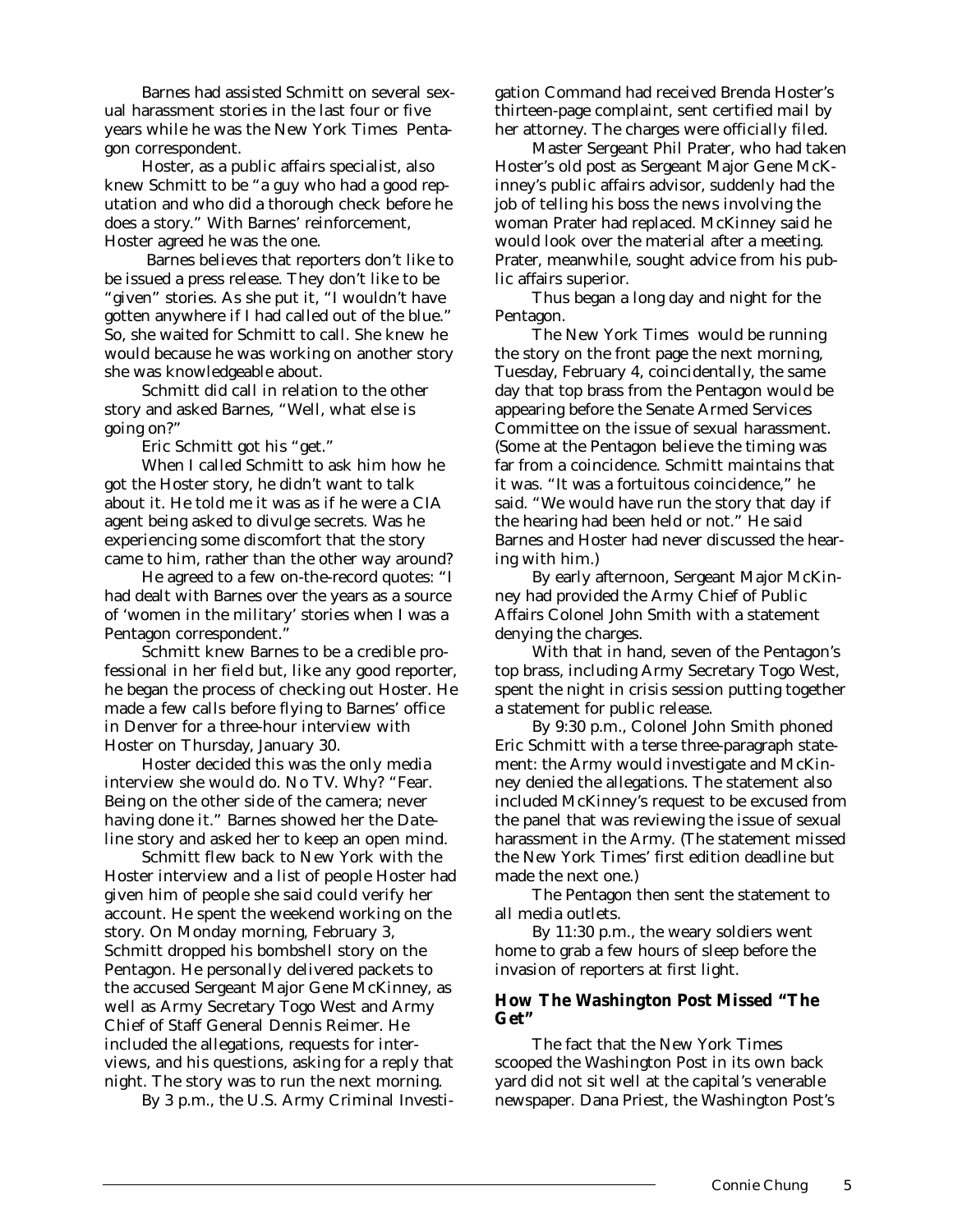Pentagon reporter, learned of the story when her office called her at home that night. She immediately phoned Colonel Smith and two other sources to ask, "What do you know about this?"

According to Brenda Hoster, the *Post* could have had the story as early as the previous November. Hoster had called the *Post* then, when the Army's sexual harassment panel was first announced, to tell her story. On her own, Hoster called four times. She received voice mail three times and decided not to leave a message. The one time she did speak with someone (a man), she spent 30 minutes detailing her story. No one called back to follow-up.

# *Tuesday, February 4, l997 - Front-Page Day*

It was lunchtime on the East Coast when Susan Barnes arrived at her Denver office on the morning of February 4 to find almost twenty media calls on her answering machine.

The stampede had begun.

A media veteran, Barnes was nonetheless stunned. She told friends, "I miscalculated. I never expected this [level of] interest."

Before she went to her office, Barnes kept her scheduled interview with MSNBC on the issue of sexual harassment in the military. NBC's cable arm had booked the Barnes interview because Senate hearings were being held that day, not knowing the Hoster story would be the "get" of the day. NBC News also took advantage of that serendipity and interviewed Barnes for the *NBC Nightly News with Tom Brokaw.*

So, while MSNBC didn't get Hoster first, it scored the first TV interview with the person closest to the "get," Barnes. A sort of "mini-get."

Susan Barnes' experience was replicated at the Pentagon on Front-Page Day. Every army public information officer connected to the Hoster story was inundated with requests for interviews.

Master Sergeant Phil Prater, McKinney's public information officer, kept detailed records of the requests received. CBS News called and wanted to know what time McKinney usually left his office to go home. (No doubt to stake out McKinney and catch him on camera.) Knight-Ridder called to say interviews had already been done with McKinney's sister and his family; could McKinney talk? *Newsweek* faxed a letter wanting to do a story from the angle of the death of McKinney's son, a "human interest-type story" according to Prater's notes. Two callers even posed as generals, saying they needed to talk with Sergeant Major McKinney.

Prater (who suspected they were reporters) was not fooled.

As expected, most of the requests offered McKinney the "opportunity to tell your side of the story." Black Entertainment Television promised not to slander. *National Review* magazine said, "We are very open-minded." Many offered off-the-record conversations.

Hoster, meanwhile, was at the home of friends. That day, her home answering machine filled up with no fewer than thirty calls. A dentist office manager, Hoster called her boss to alert him that she didn't know what this week would bring. She said, "if the press calls, don't lie. Just tell them I'm not there and I don't have any comment. If you're comfortable with answering questions, go ahead. If they are persistent, give them Susan Barnes' telephone number."

The first call on Barnes' machine was from Mark Hooper, CBS News' assistant bureau chief in Dallas, requesting an interview for the *CBS Evening News with Dan Rather.*

How did Hooper find Barnes' name and phone number? It wasn't in the *New York Times* story. He did a NEXIS search and came up with three or four lawyers associated with military sexual harassment cases. He left messages with each of them, including Barnes.

Hooper called CBS News field producer Craig Bengtson, who was camped in Boulder, Colorado covering the JonBenet Ramsey murder case, and sent him to Barnes' office in Denver. Bengtson and other producers and camera crews, also covering the Ramsey case, found their way to Barnes' office, jamming her hallways.

Barnes remembers the CBS News producer rushing up the stairs as she was walking out of her office, saying "We have a Lear jet on standby to take you anywhere you want to go." Smiling, Barnes replied, "I only have to go to the bathroom. I don't need a Lear jet."

Barnes said Bengtson was insistent but professional and repeated what she called the CBS mantra: "Dan Rather thinks this is a very important story." (She said just about everyone who called from CBS uttered some version of the same, "Dan Rather feels strongly about this story.") Later that day, Barnes did do an interview with producer Bengtson which aired on the *CBS Evening News with Dan Rather* that night.

Back in Dallas, CBS's Mark Hooper was still trying for Hoster. He sent CBS News correspondent Scott Pelley to El Paso to find her. Pelley went to her home and knocked on the door. No response. Standing outside the door, he called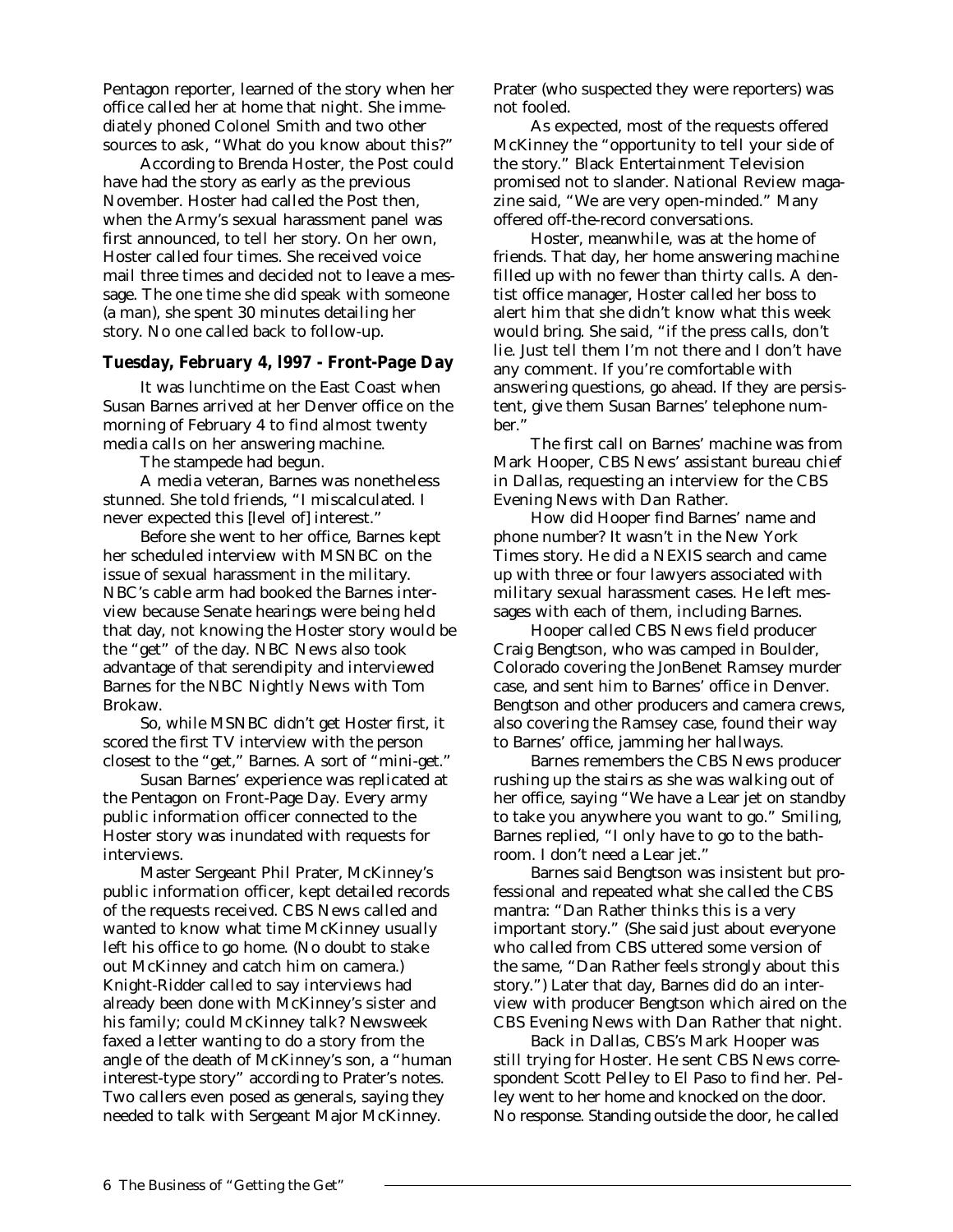Hoster on his cell phone and left a message.

Although Hoster can't remember all the thirty or so messages on her home answering machine, she does remember Pelley's call. Pelley told me he said "I work for Dan Rather. I'm in town. We can do this, anytime, anywhere."

The CBS News correspondent tried to find the dentist's office where Hoster worked, but was told a local CBS affiliate reporter had checked it out and Hoster wasn't there.

Pelley and producer Bengtson began a dialogue with Barnes that led them to believe they might be successful in getting the exclusive with Hoster. On that basis, Pelley spent the night in El Paso.

Hoster was overwhelmed. Granted, she was a public affairs specialist, but as she put it, "I was used to setting this stuff up. I was someone else's p.r. person." This was different.

She called Barnes and asked if she could come to Denver and be with her. Barnes was distressed. "This wasn't very thought out. I never should have let her leave Denver." Should she let Hoster take a commercial flight to Denver? Should they schedule a news conference? No, she decided, she didn't want to put Hoster through that kind of "scene."

Barnes advised Hoster to do a television interview. "Do I have to?" Barnes remembers Hoster asking, terrified at the prospect. "Yeah, everybody doesn't read the newspaper," Barnes replied. After much anguish, they agreed to discuss each offer and revisit the question.

By the end of that day, Susan Barnes had received 55 media calls. By week's end, she had counted close to 150; from *Newsweek* to National Public Radio; from the *Today Show* to CNN; from the *Army Times* to even *Stern* magazine in Germany.

More importantly, the programs that have the most viewers and impact, the network television news magazines, called.

A decision had to be made, and soon.

Prime time news magazines, with their high-profile anchors, big budgets, and big ratings, have changed the quest for the "get." More than any program or any trend, however, a television news pioneer named Barbara Walters has made it an art-form.

# *Barbara Walters: Premier "Get" Getter*

Barbara Walters invented today's "get" market with exclusives on her specials, *20/20* and *World News Tonight*. She has interviewed just about every world leader in her time: China's Jiang Zemin, Czechoslovakia's Vaclav

Havel, Cuba's Fidel Castro, Haiti's Jean-Claude Duvalier, Britain's Margaret Thatcher, Libya's Muammar Qadaffi, and every American president since Richard Nixon.

World leaders know her on a first name basis. A 1993 *New York Times* piece recounted how a reporter's interview with then-prime minister Yitzhak Rabin was interrupted by a phone call. "Hello. Yes? Hello, Barbara, how are you?" After a few words, Rabin hung up. "Barbara Walters," he explained.

In his memoirs, *A Reporter's Life,* CBS News Anchor Walter Cronkite recalled how his famous satellite interview with Egyptian President Anwar Sadat opened:

> "'Good morning, Walter, and how is Barbara?' was [Sadat's] greeting. He was fond of Barbara Walters and somehow we were linked in his mind. He began every conversation with me by asking how Barbara was."

In fact, that 1977 interview set off one of the great "get" battles. During the interview, Cronkite was successful in extracting from Sadat the fact that he was willing to go to Tel Aviv within a week to discuss peace. All Sadat needed was "an invitation." Cronkite quickly got a satellite interview with Israeli Prime Minister Menachem Begin who said, "Tell him [Sadat] he's got an invitation."

Those two interviews were world class exclusives for Cronkite, illustrative of his ability and power, as the most trusted man in America, to get heads of state to speak with him and make news. Cronkite was credited with bringing Sadat and Begin together, setting off the chain of events that would lead to the first formal peace between Israel and an Arab neighbor. This was a clear example of "gets" affecting public policy.

In turn, Cronkite's news scoop set off a Cronkite-Walters "double-get" battle. According to Cronkite, he had arranged to fly with Sadat from Cairo to Tel Aviv for this historic meeting, while other reporters flew directly to Tel Aviv to cover the story. Cronkite reports, in his memoirs:

> "It looked like a clean beat. But we hadn't figured on Barbara Walters, a serious mistake. She had taken an earlier plane via different route to Tel Aviv. When ABC learned of our Cairo ploy, they intercepted her and got her a charter to Cairo the next morning.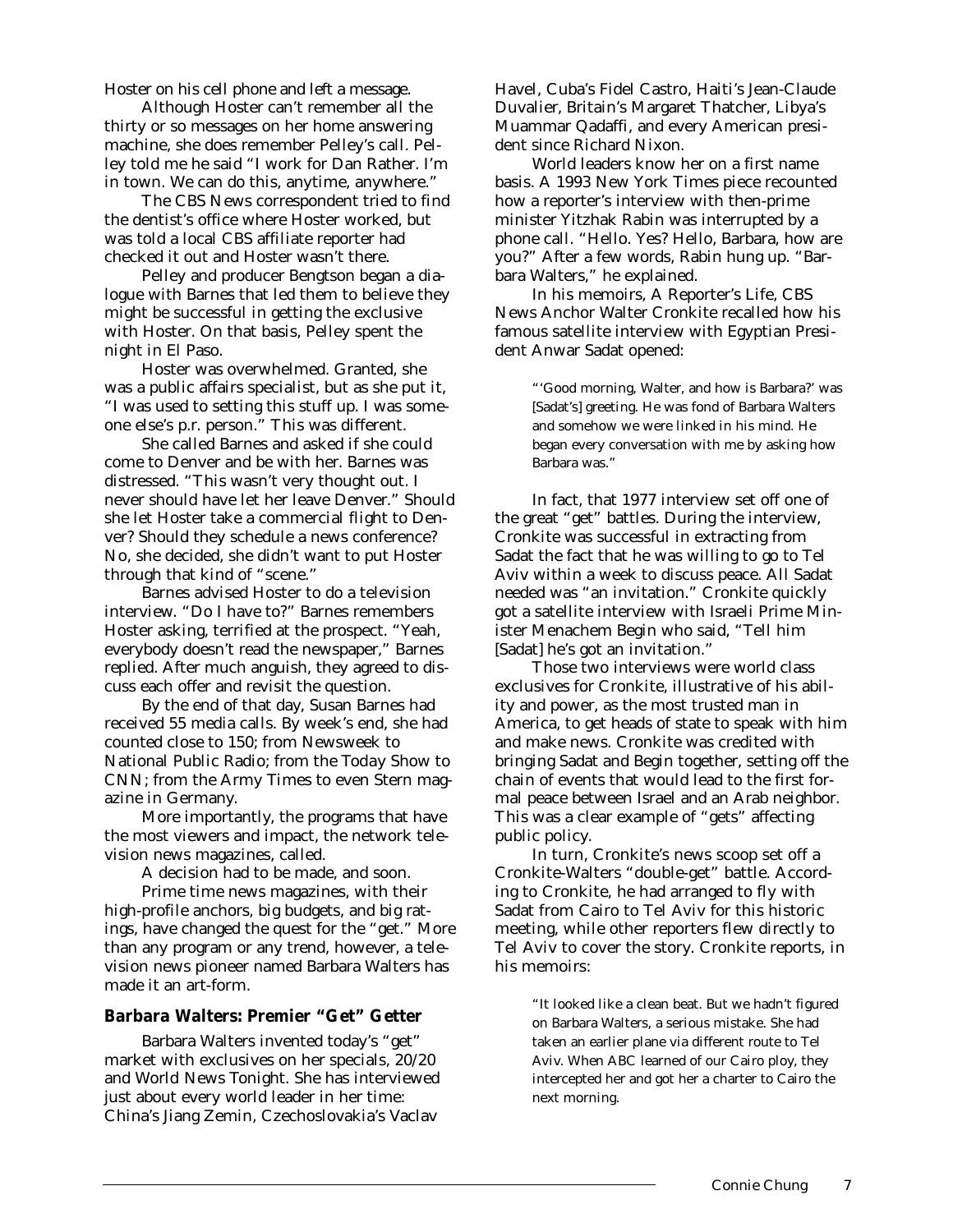Just as we were boarding Sadat's plane, along she came, running across the field with hand upraised like a substitute entering a sporting contest. Sadat invited her aboard, and her enterprise robbed us of our exclusive."

Barbara Walters' version of this story is slightly different. She had flown to Israel to interview Israeli Defense Minister Moshe Dayan. Afterward, she got a call from ABC News President Roone Arledge. He told her Cronkite and NBC News Anchor John Chancellor were planning to fly with Sadat from Egypt to Israel. (Cronkite said Walters is mistaken. Chancellor was not on the plane.)

At that time, there was no way to phone Egypt from Israel. Walters called the Egyptian Ambassador in Washington, D.C. requesting that he ask Sadat if she could join his airborne entourage. She got the okay and hopped a charter to Egypt.

When she boarded the Sadat plane, Walters says her network competitors were "not thrilled" to see her. On the way, the trio drew straws to decide who would go first for one-onone interviews with Sadat. The mid-air interviews were completed and uneventful.

Then she slipped a note to Sadat's chief of staff asking if she could interview the Egyptian President, *after* he addressed the Israeli Knesset. To insure that Cronkite and Chancellor would not know what she was requesting, she drew boxes on the note for the chief of staff to check: "Yes" or "No." "Sadat and Begin together" or "Sadat alone." The note came back "Yes" was checked. "Alone" was checked.

In Israel, Walters was about to get what she calls the "biggest break of my career." She enlisted Begin himself in her effort to get the first interview in history with the two rival heads of state together. Both had agreed to be interviewed by her separately. She interviewed Begin. After the interview was over, Begin said, "Barbara, I forgot to tell you. I told Sadat, 'for the sake of our friend Barbara, let's do an interview together.' He said okay."

For Walters, it was not just a "get." It was a "double-get."

When Cronkite found out about the Walters scoop, he asked for and got a joint interview as well. According to writer Tom Shales of the *Washington Post*, Cronkite said at the end of his dual interview, "Okay now that it's over, did Barbara get anything that I didn't get?" Cronkite told me he doesn't remember saying that, but if he did, "it was probably a joke. I kidded Sadat

quite a bit about Barbara."

When ABC learned that Cronkite had also gotten the duo, the network aired a six-minute excerpt of the Walters interview in the early evening so it would precede Cronkite's scheduled airtime. The Walters interview aired in its entirety later that evening.

That was then. Today, Walters says, "viewers aren't interested in world leaders. They are not interested in foreign, hard news. They would not watch Sadat and Begin. Heads of state are very savvy. They ask 'What are your ratings?' 'Will I get an hour?' Saddam Hussein wants an hour."

Perhaps with cable television, there's another way to slice the pie. In March, CBS' king of "gets" Mike Wallace interviewed Iranian leader Hashemi Rafsanjani. Wallace recalled that Rafsanjani wanted an hour in prime time. Wallace said he knew he "can't get that on the network." Wallace came up with the idea of a deal with C-SPAN. The result was a 15-minute Rafsanjani interview on *60 Minutes* on Sunday and a re-play of the piece on C-SPAN on Wednesday, followed by Wallace's unedited 45 minute interview. According to Wallace, that bit of nudging was the difference between getting the interview and losing it.

Barbara Walters noted that *60 Minutes* can interview "a Rafsanjani" and survive because of the program's history, strength, and track record. She said she could not interview someone like Rafsanjani today on *20/20*.

Wallace believes there are few world leaders anyone would want to "get" today. As he put it, "who would you like to see and hear that you're not hearing from?"

*60 Minutes* still airs more international stories than other television news magazines. But *20/20* and the others fight a fierce battle for ratings against entertainment programming. A "get" brings viewers into the tent. As *Dateline*'s Executive Producer Neal Shapiro put it, "You can't live on big 'gets' alone, but they are the bright neon sign that brings them [viewers] in."

The formula of a prime time magazine program calls for three or four stories: an investigative piece, a consumer/health/news-you-can-use piece, an emotional, tug-at-the-heartstrings story and a one-on-one interview or profile.

If the one-on-one is a "get," the network publicity machines promote it via print and television ads. The interviewer will even make the rounds with other television programs and reporters to promote the "get."

With Hoster and Barnes, it was different.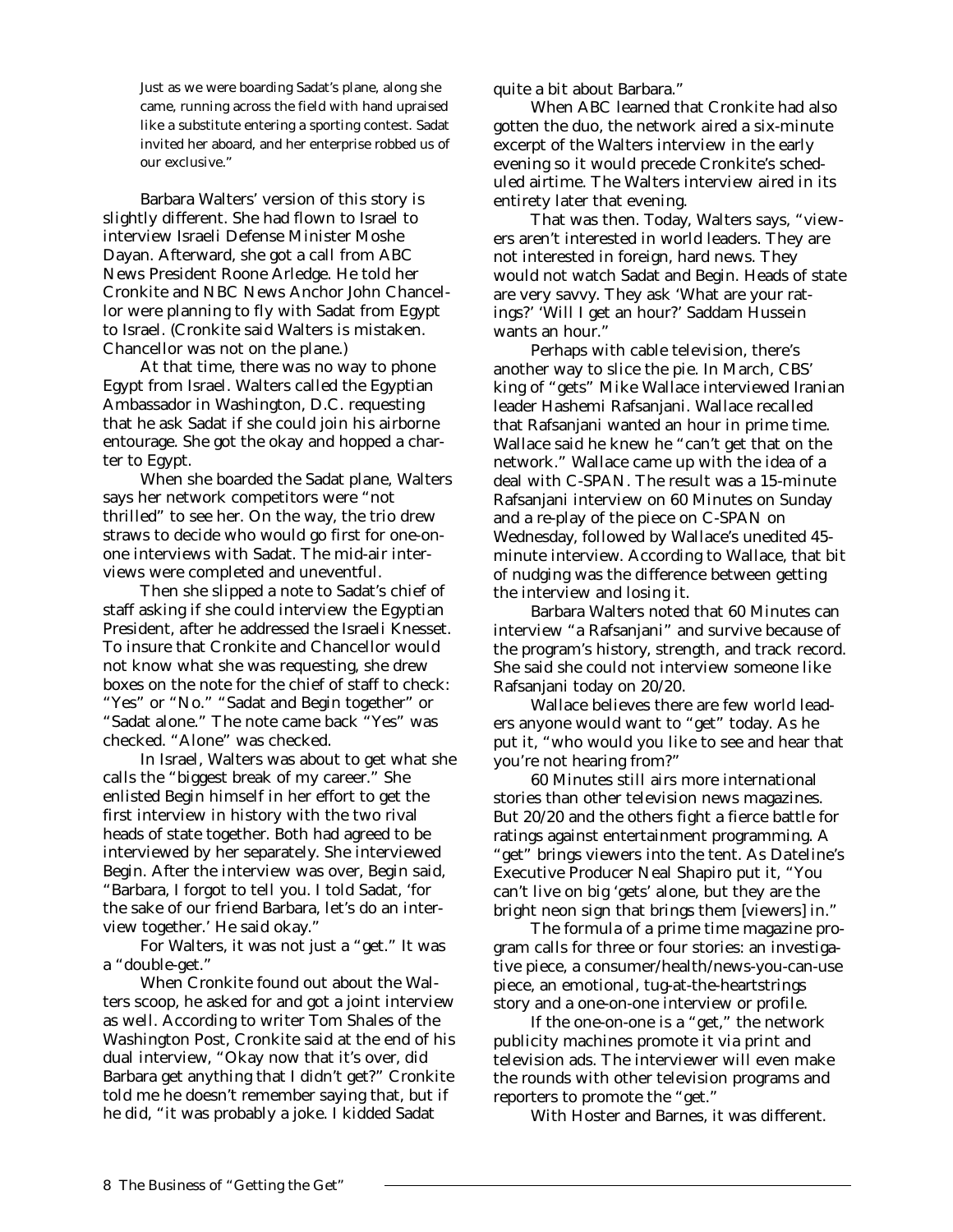They wanted the television interview over quickly. For the duly anointed TV magazine, that would mean no time for advance promotion. No matter, getting the Hoster interview would still be a coup. The program that lands the scoop solidifies its reputation.

So who would land the big interview?

Barbara Littman of CBS's *48 Hours* was the first to call from a television news magazine. Barnes was familiar with the program. She knew it to be a one-subject hour typically, not a quick turnaround interview program. Barnes dubbed Littman "poor Barbara" because Barnes felt she did not have a fair shot. Littman called three times to make her pitch.

Karen Burnes of ABC's *20/20* took a different approach. She offered to fly to Denver, with no cameras, to meet with Hoster and just talk. The lawyer recalled the ABC News producer saying, "I understand how difficult this is. I won't pressure her." Barnes felt Hoster should move more quickly.

A booker from another TV magazine called at least five times. He offered to send videotapes of past stories his program had aired on similar cases. Barnes told him that wasn't necessary because she was familiar with the program's track record. She thinks the booker took her remarks as a commitment. Barnes found him to be "aggressive to the point of being obnoxious."

Barnes had dealt with *Dateline* producer Ty West, and decided to track him down in Los Angeles. He was covering the O.J. Simpson civil trial. Barnes told herself, "if Ty West is free, that would give *Dateline* the inside track." Ty West was not free. Anyway, Barnes felt NBC News had gained a reputation as taking a "softer" news approach. She saw Hoster's interview as hard news: "we didn't need a tender-loving care story."

Sam Donaldson of ABC's *PrimeTime Live* left at least two messages on Barnes' answering machine. She remembers his message was "nice and folksy."

Sam Donaldson? Nice and folksy? (Trust me. Sam can be very nice and folksy.) Donaldson is a veteran reporter who knows how to get the story. As co-anchor of *PrimeTime Live,* he is a major player in the "get" game.

That program, and the others like it, have radically changed the breaking news "get." Moreover, they have affected the longer lead "get" of authors, shattering, once and for all, the sedate self-image of publishing.

## *How News Magazines Have Changed the Book "Get"*

When General Colin Powell retired as Chairman of the Joint Chiefs of Staff on September 30, 1993, news organizations clamored to get interviews with him.

Colonel Bill Smullen, Powell's Executive Assistant, said Barbara Walters and Sam Donaldson both began calling his office a full year and a half before his retirement, asking for interviews. Powell agreed to a few interviews immediately after his retirement, but then he fell silent for the two and a half years that it took him to write his autobiography. He did not want to do any interviews until his book was released.

During that time, Walters kept up the pressure. She would call Colonel Smullen every six to eight weeks. She wrote to Powell. (See Appendix 1 for copy of letter.)

Walters remembers she often saw Powell at social events: "There was never a dinner I didn't mention the interview. He'd say, 'I'm not doing anything until the book comes out.'" Powell said he told Walters, "you've got to give me a raincheck."

"It got a little uncomfortable," Walters confessed, recalling a point at which there was no need for her to remind Powell what she wanted. He would look at her and only say, "I know." She would reply, "Yes, I know." (Translation: I know you can't right now, General, but when you do, I'm the one.)

Walters told me, "Early on, Powell was not that big a 'get.' But as time passed, the bigger 'get' he became." There were serious rumblings about a possible run for the Presidency. In this age of the anti-politician, Powell-mania was beginning to take hold.

Walters made a proposal like no other. She offered to do an hour-long profile on Powell (unprecedented on *20/20*) that would include trips to Jamaica where his parents were born; to Fort Benning, home of the infantry and a starting place for his career; and to the South Bronx neighborhood where he grew up.

Powell wanted to select a TV interview offer that would serve his book's promotional and business interests. Also, on a personal level, he told me he felt he had a commitment to Walters. He felt she was a "patient, persistent and understanding 'getter'." On that basis, he said when the decision had to be made, "Barbara Walters leapt out in neon lights." Random House Publisher Harry Evans felt Walters was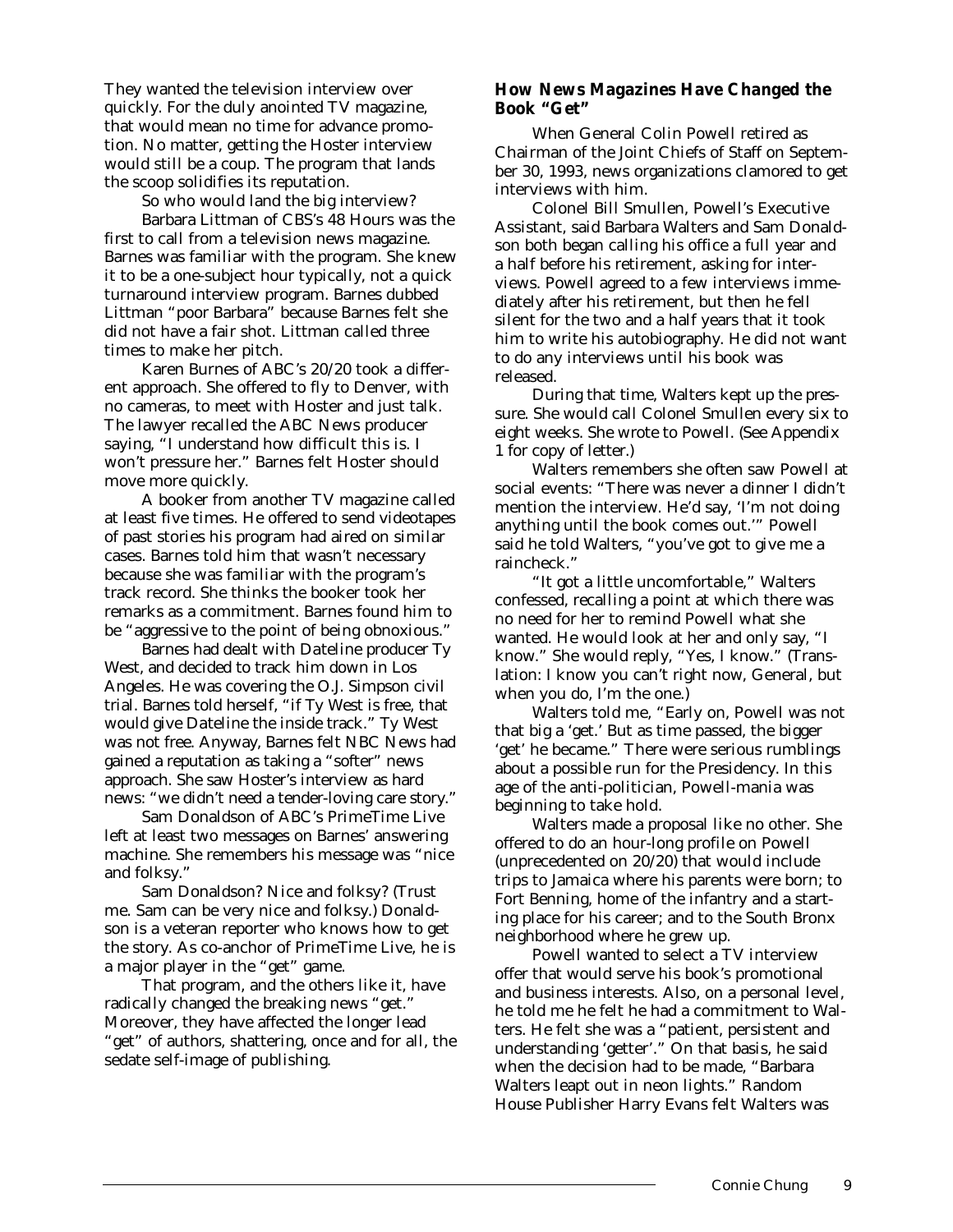his first choice, as well. Walters would get the first interview.

But first, there were some ground rules. Powell made it clear to Walters that he did not discuss his positions on issues in his book and had no intention of doing so during their interview(s).

After a couple of their location shoots, Walters (who had gotten to know Powell quite well by this point) told him, "If you don't touch on the issues, people are going to say you are just flacking your book. We are giving you an hour." Powell succumbed to Walters' persuasion. By the time their lengthy interview took place, he answered questions about running for President and, for the first time, stated his positions on affirmative action, abortion, the death penalty, school prayer, and gun control.

Meanwhile, in January, 1994, twenty-one months before Powell's book came out, *Time* magazine bought the North American rights to run excerpts for a hefty \$150,000 in cash, with a couple of free advertisements thrown in.

Everything was moving along with military precision until two weeks before the book came out and the Walters exclusive was to air, and one week before *Time* was to run its exclusive cover story.

*Newsweek* blew everyone out of the water. The magazine hit the stands with Colin Powell on the cover and an eight-page layout on the still unreleased book. Somehow, *Newsweek* had gotten a copy of excerpts of Powell's book. The magazine was careful to describe the book accurately but never publish a direct word from it, to avoid legal troubles.

*Time's* editors were furious. The rug had been pulled out from under them. As Random House publisher Harry Evans put it, *Time's* Managing Editor Jim Gaines felt "de-balled." *Time* editors paid \$150,000 for the rights, and *Newsweek* scooped them.

Evans had a crisis on his hands. His deal with *Time* was in jeopardy. There was a clause that basically said if anything went haywire, *Time* would only be obligated to pay half— \$75,000—for serial rights.

*Time* magazine needed something to make its issue different. Jim Gaines demanded an interview with Powell (which was not part of the original deal for its scheduled cover story), otherwise *Time* would not put Powell on the cover.

What ensued was a contentious late night meeting. Random House had thrown Powell a book party that night. Powell remembers, "It

was a lovely New York evening but there was a problem in the punch bowl. Sweet Barbara Walters showed why she is one the tough ladies of all time."

Barbara Walters remembers it was 10:30 or 11:00 p.m. when the principals sat down at a table. *Time's* Jim Gaines insisted Powell do an interview and talk about issues. He told me he said, "I have to have an interview with Powell and I don't care if we step on Barbara Walters' interview." Walters, who had just convinced Powell to talk to her about issues, was adamant: she would agree to *Time* interviewing Powell but, she told Gaines, "the interview could cover everything in the book but leave the issues to me."

Powell recalls, "I had a wonderful time listening to them. It was fun to watch them fight."

Gaines lost his temper. He told me, "I was quite angry. There was a lot of shouting." Walters said Gaines turned against her and was downright "nasty."

According to Harry Evans, General Powell was the "magic elixir in the end." Powell's capsule summary of how he ended the bickering ran as follows: "I would give *Time* an interview to restore the value of their arrangement and compensate for the *Newsweek* scoop. But if questions came up on issues, I would go dummy." As Evans put it, Powell knew just how far to go with answers without jeopardizing Walters' exclusive.

Everyone ended up happy.

The *Time* interview included questions about a run for the White House and touched a bit on welfare reform, campaign finance reform and Medicare. The answers were vague enough so Walters had no complaints. Powell said of himself, "the artful dodger was able to get through it." The twelve-page spread, including the book excerpts, led to a front-page, above the fold, Sunday *New York Times* story by R.W. Apple. *Time* magazine was thrilled. (Any time a TV or print story or interview is picked up by the venerable *Time*s, news organizations feel they've been validated. They can declare, "we made news.") That September 18, 1995 issue was one of *Time's* best sellers of the year.

With the *New York Times* story as ammunition, Evans called *Time's* editors to say Random House deserved to be paid in full. *Time* agreed.

Barbara Walters aired her Powell hour, made news and scored a 14 rating and 26 share. 19.4 million viewers watched. *20/20* was ranked number eleventh in the week's programs, ahead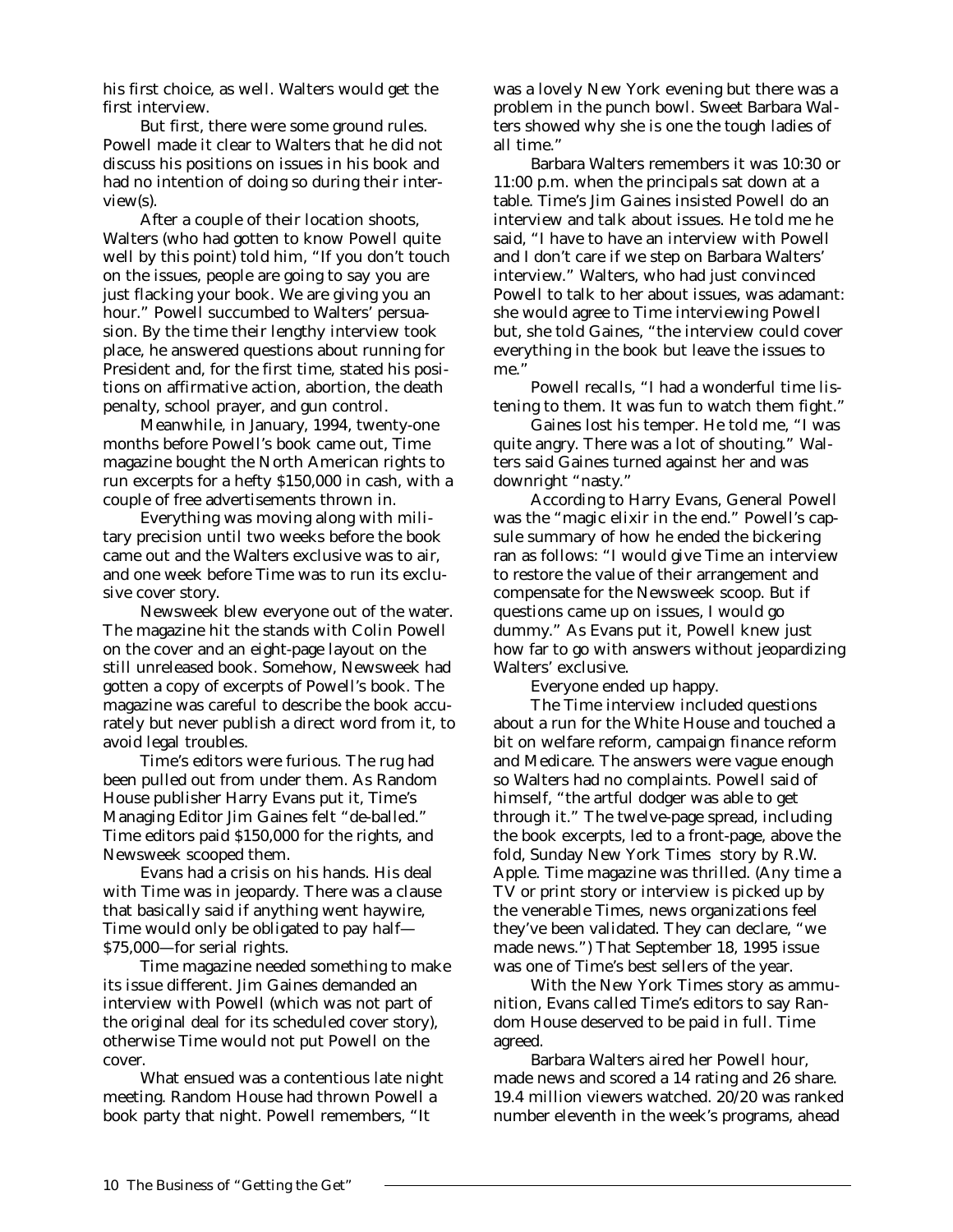of every other news magazine.

The Powell autobiography, *An American Journey,* came out the next day and eventually netted \$1.4 million for Random House.

According to Jim Kelly, *Time* Deputy Managing Editor, "What *Time* learned from this is, today, it doesn't make sense to pay so much for first serial rights to a book. For one, there is a greater chance today of the book being leaked and two, publishers have been cutting back the window when print magazines are allowed to publish." Kelly said publishers see more value in putting their authors on television. "Now, all these shows are what they are interested in."

Now, Kelly said, "the highest we've paid for book rights is \$25,000." He said for *Time's* cover story on Mary Schiavo, former Transportation Department Inspector General, *Time* was only given a 3-day window. She had to appear on *60 Minutes* first and on *Oprah* next. (Oprah Winfrey's book club phenomenon has caused every publisher and author to look to her first. Exposure on *Oprah* can turn any book into an instant best seller.) "We only paid \$15,000 for book excerpt rights," said Kelly, "10% of what we paid for Powell."

#### *Sam Donaldson Makes His Pitch*

Back to Tuesday, February 4, 1997, the day the *New York Times* ran its front-page story detailing Brenda Hoster's allegations against Sergeant Major Gene McKinney. ABC's *Prime-Time Live* Co-Anchor Sam Donaldson heard the story on the radio at about 7 a.m. and read about it in the *New York Times*. His wife, Jan Smith, said, "Boy, this is a story you all should go after." Donaldson told her, "I'm sure we are." Why? According to Donaldson, "Because of Jennifer Maguire."

Maguire is *PrimeTime Live's* Editorial Producer in charge of booking and story development. When she saw the Sergeant Major's accusations on the front page of the *New York Times*, she thought, "This is a good story for Sam because he's done several stories on sexual harassment. When it's that competitive, it's easier to sell if the interviewer has a track record and a body of work."

During her daily 8 a.m. conference call with *PrimeTime's* Executive Producer Phyllis McGrady, they agreed to go after the story for Donaldson.

Maguire vaguely remembered reading about a lawyer who specialized in these kinds of cases, but couldn't recall the name. As she and her staff searched through old articles and notes, she also called Eric Schmitt at the *New York Times*. Schmitt obliged her with the name.

Maguire called Susan Barnes and left a message pitching a Donaldson interview for *PrimeTime Live* the next night.

When Donaldson arrived at the office at 9:30 a.m., Jennifer Maguire called to tell him she and the executive producer had discussed it, and this "get" (if successful) would be his. "For me?" he asked sweetly. "Yes, for you," an amused Maguire replied.

Donaldson called Barnes at least twice and left messages. Barnes remembers his messages as being "pretty effective, very funny. He said, 'I know you're inundated but I want to make my pitch.' He was obviously familiar with the sexual harassment story." Barnes could tell she "didn't have to educate him."

Next, a name, address and phone search on the Internet for Brenda Hoster. Bingo. The Internet yielded an address and phone number in El Paso, Texas. The *New York Times* never mentioned where she lived, only where she worked: in Santa Teresa, New Mexico. A quick look at a map revealed Santa Teresa just across the border, a short hop from El Paso. Must be right.

Maguire passed the number on to Donaldson.

Donaldson called Hoster twice and left messages on her answering machine. "I thought if I could talk with her directly, I could make a persuasive case," Donaldson said.

Hoster recalled that in his message, Donaldson expressed a "real personal interest in my story since he had covered several sexual harassment stories. He was very knowledgeable. He said he knew what I was going through. He knew that his was not the only offer. He was very reassuring. Very polite. He was convincing that he should be the one. Persistent, but not obnoxiously so. I really got the feeling 'this guy is on my side'—that tone."

Basically, "He really sold it," she said.

Meanwhile, the Maguire team was searching for Hoster's employer, a dentist in Santa Teresa. They tried Santa Teresa information. No luck. The operator said, "I can't tell you who the dentists are."

Maguire told her staff to ask the local hospital where to go for a toothache. It turned out there were just two dentists in town. Done.

Donaldson called and asked to speak to the dentist. A nice woman said he was busy with a patient. Donaldson tried his best, Hoster remembered, even invoking his local-boy (El Paso) credentials. All for naught: the dentist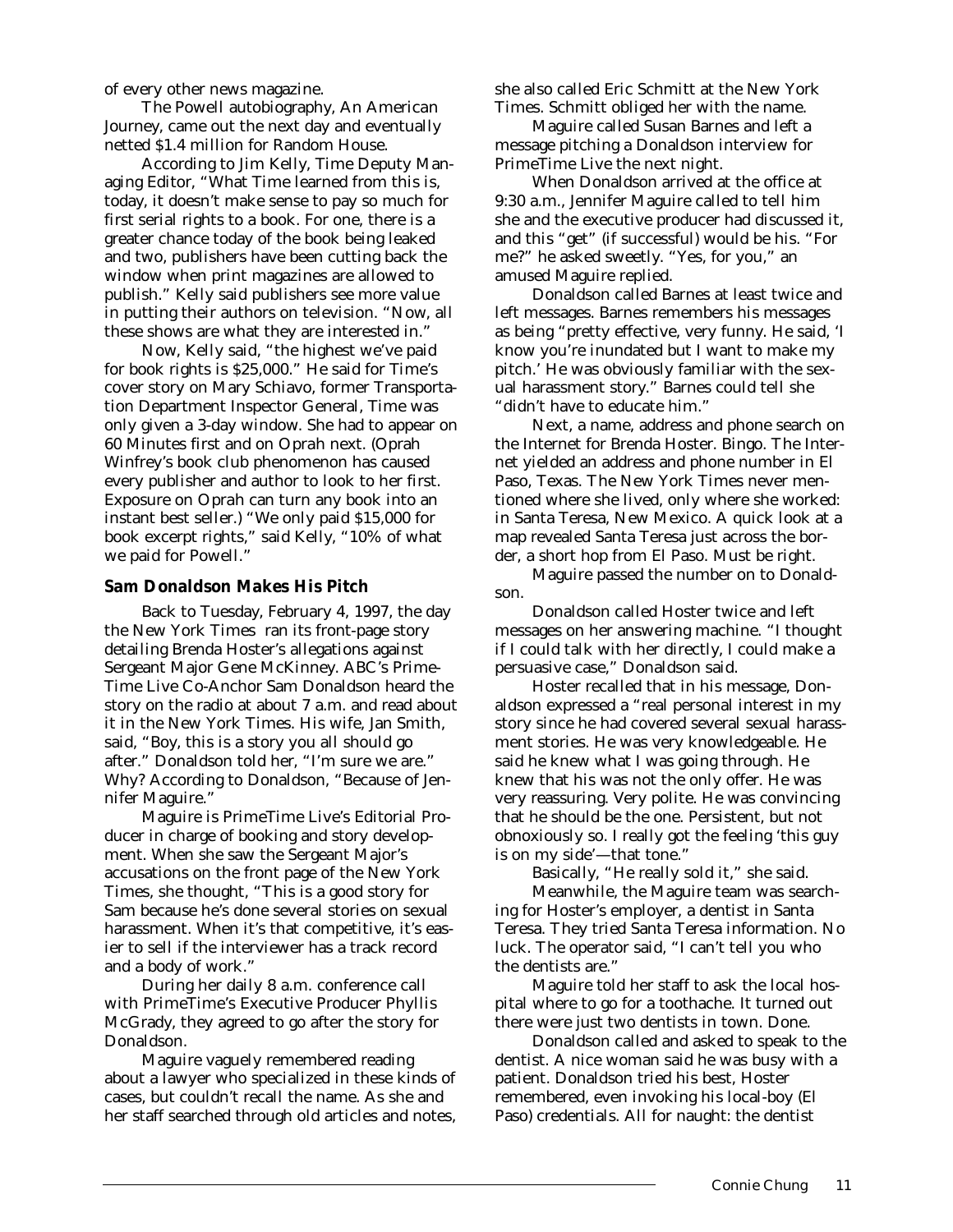could not come to the phone, nor did he ever call Donaldson back. Hoster was more amused than annoyed with Donaldson's attempt to pull teeth.

The relentless Donaldson tried by long distance to find his old friends in El Paso, hoping they could go to the dentist's office and help him. No luck. The numbers he had for them were too old.

*PrimeTime Live* Producer Maguire called the ABC News Denver Bureau and discovered that producer Mary Marsh had already spoken to Susan Barnes. Barnes had called her back and the attorney had agreed to do an interview for ABC's *World News Tonight with Peter Jennings.* Maguire asked Marsh to take a letter from Donaldson when she did the interview and not to leave until Barnes called Donaldson back.

Maguire called Donaldson and directed him to write a letter. The never shy Maguire launched forward, *"here's* what you should say." The even less shy Donaldson said, "I trust you, but I know how to write a letter! I can write my own letter." "I deserved it," she later told me, "he does know." (See Appendix 2 for copy of letter.)

It was well into the afternoon of Front-Page Day and still no return call from Barnes. Maguire was getting anxious.

By late afternoon, Barnes finally called Donaldson back. "She was laughing," Donaldson said. Barnes characterized Donaldson as "corny as hell but refreshing, charming," again invoking the hometown connection.

Donaldson told me, "You can act like a big dog, but I think butter and egg works best. I guess there's a time when you have to throw your weight around. Most of the time we [journalists] are expected to be arrogant. But in these cases, I come on like Mr. Humble . . . the guy who needs help finding the bus stop."

Hoster and Barnes were ready to discuss their choice.

Both Hoster and Barnes agreed they loved Donaldson's voice mail messages. They agreed he was knowledgeable. Hoster hesitated, "But he can be abrasive. The last thing I need is someone picking me apart." Barnes assured Hoster she didn't think Donaldson would do that. Hoster said, "But he can be real tough on people." Hoster said her preference was to talk to a woman but "Donaldson really sold himself to me. That really meant something to me."

There were other factors. Donaldson and his producers wanted to do the interview for the next night but they did not offer a Lear jet as part of their pitch. Barnes didn't like the fact

that CBS and NBC both offered jets at the opening of their pitches. Donaldson's team only discussed substance: the track record Donaldson had with sexual harassment stories and, as Hoster put it, "Donaldson's convincing personal interest."

Was the fact that Donaldson called *personally* a factor? Hoster and Barnes both said they were not "star struck" by him. His personable approach was appealing.

Donaldson, who actually interviews fewer "gets" than *PrimeTime Live* Co-Anchor Diane Sawyer, says, "I'm not in the race for the big 'gets.'" But this time, he got one.

As it turned out, ABC did fly Hoster and Barnes to Washington, D.C. by private jet. Getting away from the media hoard in their respective hometowns was appealing. *PrimeTime Live's* Jennifer Maguire, fearful that competing networks would try to "steal" Hoster, asked a producer to meet them at the airport, ride with them to the hotel and make sure they were safely tucked in their rooms. This would normally be the kind of job for a production assistant, but Maguire did not have one to spare. Fortunately for Maguire, the producer was willing to help.

At 5 p.m., Donaldson conducted a fiftyminute interview with Hoster. At 10 p.m. (an incredibly quick turnaround), it aired. The nine minute, fifteen second story included not only Hoster but interviews with Barnes, a friend of Hoster's who Hoster confided in, California Senator Dianne Feinstein, photographs of Hoster, and pictures of Sergeant Major McKinney.

Earlier in the day, Donaldson wrote and faxed letters to Sergeant Major Gene McKinney, Army Secretary Togo West and Defense Secretary William Cohen requesting interviews. All declined. (See Appendix 3 for copies of letters.)

### *Donaldson's Double "Get"*

Donaldson, Maguire and Nancy Ambrose of ABC's *This Week,* co-anchored by Sam Donaldson and Cokie Roberts, had also pitched Hoster to appear that Sunday on the ABC News interview program.

Hoster decided she couldn't just stick her toe in the water. If she was going to be interviewed for prime time television, she might as well make the rounds.

She and Barnes accepted. ABC then agreed to put them up in a hotel for the remainder of the week, knowing that Hoster and Barnes might well be interviewed by other news organizations at ABC's expense. ABC felt it was worth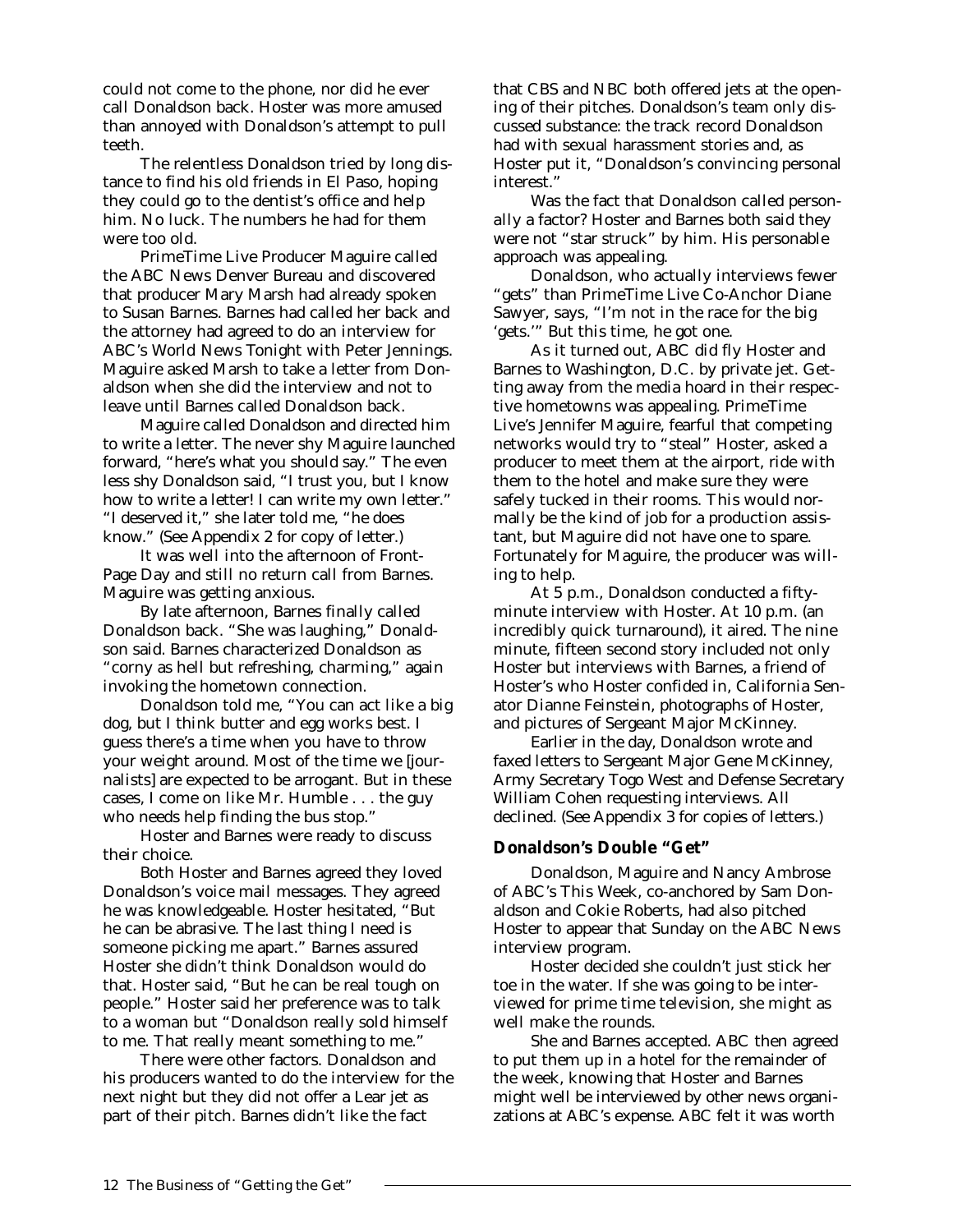the cost since Hoster had committed to the network's Sunday program.

In a whirlwind of telling her story, Hoster ended up doing about a half-dozen interviews with other news organizations in the next two days. The first after *PrimeTime Live* was not on ABC's morning program, but on NBC's. NBC's *Today Show* had pitched an interview with Katie Couric. ABC's *Good Morning America* had pitched an interview with Charlie Gibson. Hoster chose Couric because "I felt she was personable on sensitive issues." In fact, Hoster told her lawyer she would do the morning interview, "only if Couric did it."

Thursday, February 6, the day after the Hoster *PrimeTime Live* interview aired, *This Week* got a commitment from Army Secretary Togo West to appear live as well. He had yet to sit down and formally answer questions about the Hoster/McKinney case. A net "get" for *This Week.* 

On Friday, West's office told *This Week* that West had not known that Hoster was also appearing and might bail out. Donaldson is sure West was informed, and told West's office, "We're going to say you agreed to do the interview but backed out.'

West's public affairs advisor strongly urged the Secretary to honor his commitment. West took her advice.

# *How a "Get" (Secretary West) Affects Public Policy*

Brenda Hoster was the first guest on ABC's *This Week.*

Hoster said she couldn't understand why Sergeant Major Gene McKinney was still on the job, while the Aberdeen drill sergeants, also accused of sexual misconduct, had been immediately relieved of their duties.

The next guests on *This Week* were Maine Senator Olympia Snowe and Pennsylvania Senator Rick Santorum, members of the Senate Armed Services Committee. Donaldson asked them if McKinney should be suspended, as the Aberdeen drill sergeants had been. Both said they thought everyone should be treated the same.

When Army Secretary Togo West appeared as the final guest, Donaldson pressed him on the McKinney suspension issue. At first, West said, "We're in a country where allegations are not proven fact, where charges are not convictions, where accused, no matter the seriousness of the charge, are not assumed guilty until proven guilty."

But Donaldson pursued the question of

suspension. West: "We've considered it, and we will undoubtedly consider it again." Donaldson: "Still open?" West: "Still an open question."

Donaldson later told me, "Togo West is a political animal. He knew the gig was up."

Meanwhile, Master Sergeant Phil Prater, McKinney's public affairs advisor, was watching *This Week*. He called McKinney and said, "It doesn't look good. The handwriting's on the wall."

Prater was right. The next day McKinney was suspended.

Without the storm of publicity, would McKinney eventually have been suspended? Possibly. But Secretary West's appearance on *This Week*, coupled with Donaldson's persistent questioning, provided the nudge. A shining example of a "get" driving the news.

# *How To Lose a "Get" Gracefully*

CBS News correspondent Scott Pelley had spent the night in Hoster's hometown of El Paso. He thought Barnes was ready to hop on a Lear to be at Hoster's side during an interview for the *CBS Evening News* and possibly *48 Hours.*

As he sat in his hotel room, he was surprised to see Hoster pop up on ABC's *Prime-Time Live*. That night, he called Barnes. She returned his call from her hotel room in Washington, D.C. "What caused you to go with ABC?" Pelley asked. Barnes explained, and Pelley has since kept in touch with her.

According to Barnes, the scenario with another getter was less civilized.

The booker from another TV magazine whom Barnes had described as "aggressive to the point of being obnoxious" called and left Barnes a message. "I trusted you and you abused my trust," she quoted him as saying. She added that he called her home and "berated my husband." Barnes' subsequent call to one of his superiors prompted a letter of apology, which read in part:

> "[It was] relayed to me that you were upset after some of my phone messages. I completely agree with you. In the heat of the moment after finding out about the *"PrimeTime"* interview, I behaved inappropriately. I apologize for anything that may have annoyed or upset you or your husband. Please understand that it was rash behavior in a moment of frustration - completely out of character for me, as anyone on [my program] can attest. . . . I would like to learn from this experience."

The pressures from higher-ups to get a "get" are enormous, as they obviously were for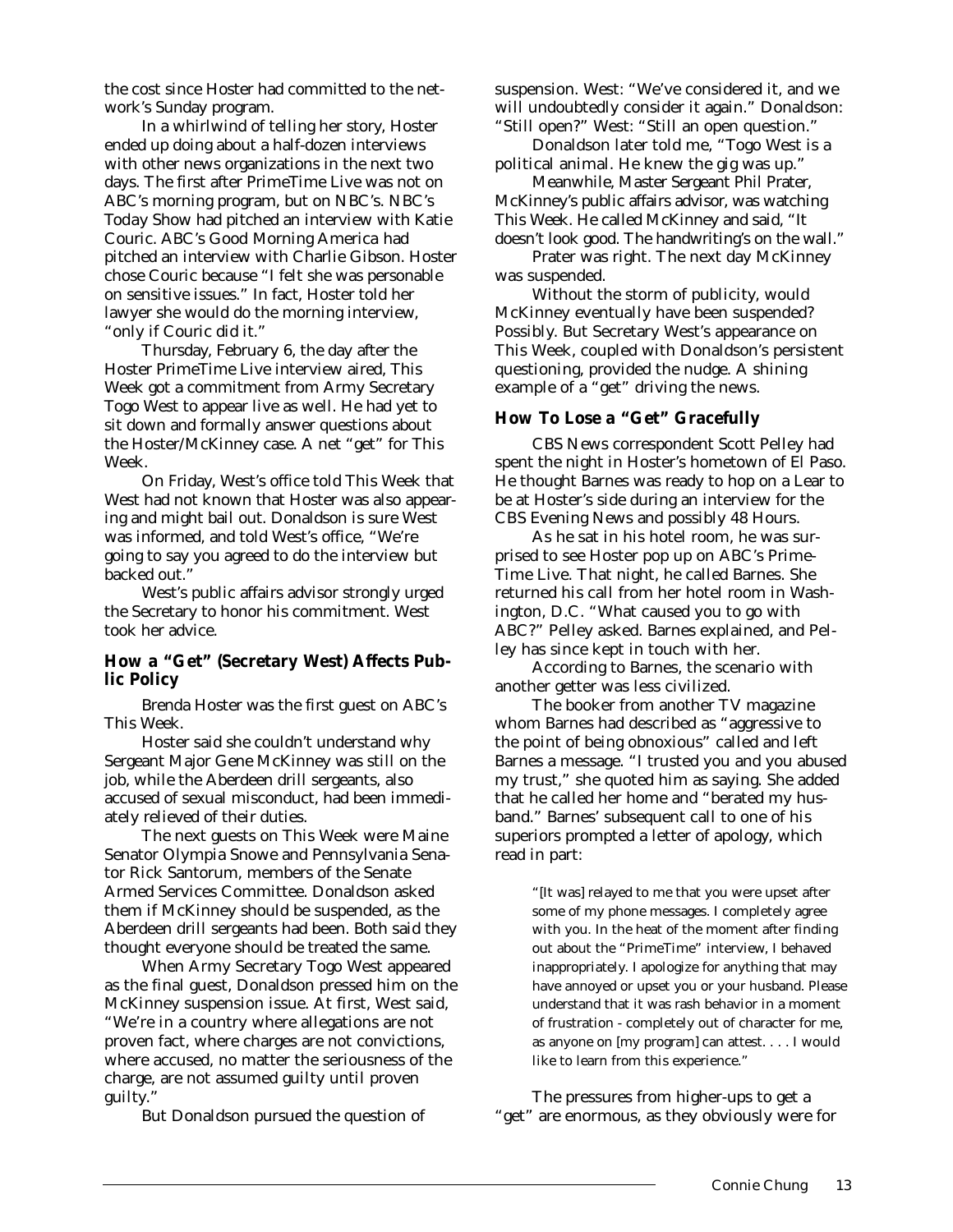this booker. The necessity to "deliver," to satisfy the appetite of a high-stakes magazine program, drove the booker to regrettable excess.

Barnes' comment: "It will be a cold day in hell before I work with him."

# *Results: The Effect On News*

Why do prime time television news magazines pursue "gets?" In my experience, the process takes a substantial amount of time and effort. The pursuit can involve many trips to meet with the subject or the person's liaison. With so much competition for the same exclusive, is all that effort for one story worth the payoff? And what is the payoff?

"They are incredibly important," according to Neal Shapiro, Executive Producer of *Dateline*. "It's the big interview that causes viewers to find you and watch. It's the difference between a 12 share and a 20 share.

Phyllis McGrady, Executive Producer of *PrimeTime Live*, explained it this way: "The numbers [ratings] you get from the 'gets' help you do other stories. I'm in a time period in which people want entertainment. ['Gets' are helpful] in order to stay in your time slot. *20/20* and *60 Minutes* are more established. People will watch no matter what."

*60 Minutes* Executive Producer Don Hewitt called "gets" the "most disgusting thing" on TV. "This is all about the day *60 Minutes* became a profit center. The new news magazines had to perform as well as the entertainment shows they replaced. It's called the ratings game. They are now on the prime time schedule. They've got to get a rating, so they won't be a drag on the company."

Marvin Kalb, Director of the Joan Shorenstein Center on the Press, Politics and Public Policy at Harvard University, is even more critical. "The 'get' epitomizes the dilemma of TV news in prime time. News magazines must live in the culture of prime time television that is dominated by entertainment, sensationalism, hype, and glorification of stars. Modern TV news is entertainment. It's not a search for news, it's a search for ratings."

"I hope its 51% news and 49% ratings," adds *Washington Post* critic Tom Shales, "but the two things are not necessarily antithetical. Getting ratings is not a bad motive."

Whatever the motive, "gets" have had a profound impact on the journalists who pursue them and the news organizations that air them. They also raise difficult questions about the public interest and journalistic integrity.

#### **Result #1: Diversion of Resources**

When I worked as a correspondent for CBS News out of the Washington bureau in the early 1970s, I was assigned to cover Watergate. So were a half-dozen or more CBS News correspondents. (We not only competed with other news organizations to get interviews and information, but we also competed with each other.) CBS News Washington Bureau Chief William Small diverted resources from other stories because Watergate deserved the coverage. The presidency was at stake.

Few calls are as clear, however. Today, *PrimeTime Live* Co-Anchor Diane Sawyer told me she and her colleagues at ABC News laughed to discover that five letters from her network alone were sent to each juror in the O.J. Simpson criminal trial. "It's embarrassing," Sawyer told me, "what it says about diverting resources." Not that ABC News was alone in its overkill. Neal Shapiro of *Dateline* said 14 people from NBC News were sent to Los Angeles during the last weeks of the Simpson trial.

Vicki Gordon, Executive Story Editor at CBS News, is responsible for getting stories and interviews for all CBS news programs. Gordon believes while some "gets" may be "juicy and fun to watch, they are junk food versus a good dinner. They obscure some of the bigger, more important stories. The proliferation of talk and prime time magazines has jacked up the value of a story. It's hard to step away from it. It takes courage to walk away. Getting the 'get' becomes a game unto itself."

### **Result #2: Internal Network Overkill**

ABC's Diane Sawyer believes that "nothing has changed [in the news business] except the numbers. There is no new Faust in there. The difference is the quantity."

The result of the frenzied competition for "gets" is that anyone who is thrust into the news now automatically taps a handler: a lawyer, an agent, or a publicist. As Barbara Walters puts it, "Even murderers have lawyers and agents. They are very media-smart." Tom Shales agrees, "People are more media-wise. They are more agile at ducking the press. Usually, whatever they are in the news for is going to be more traumatic than news crews swarming around them." When the onslaught begins, however, even the most seasoned handler has his or her hands full.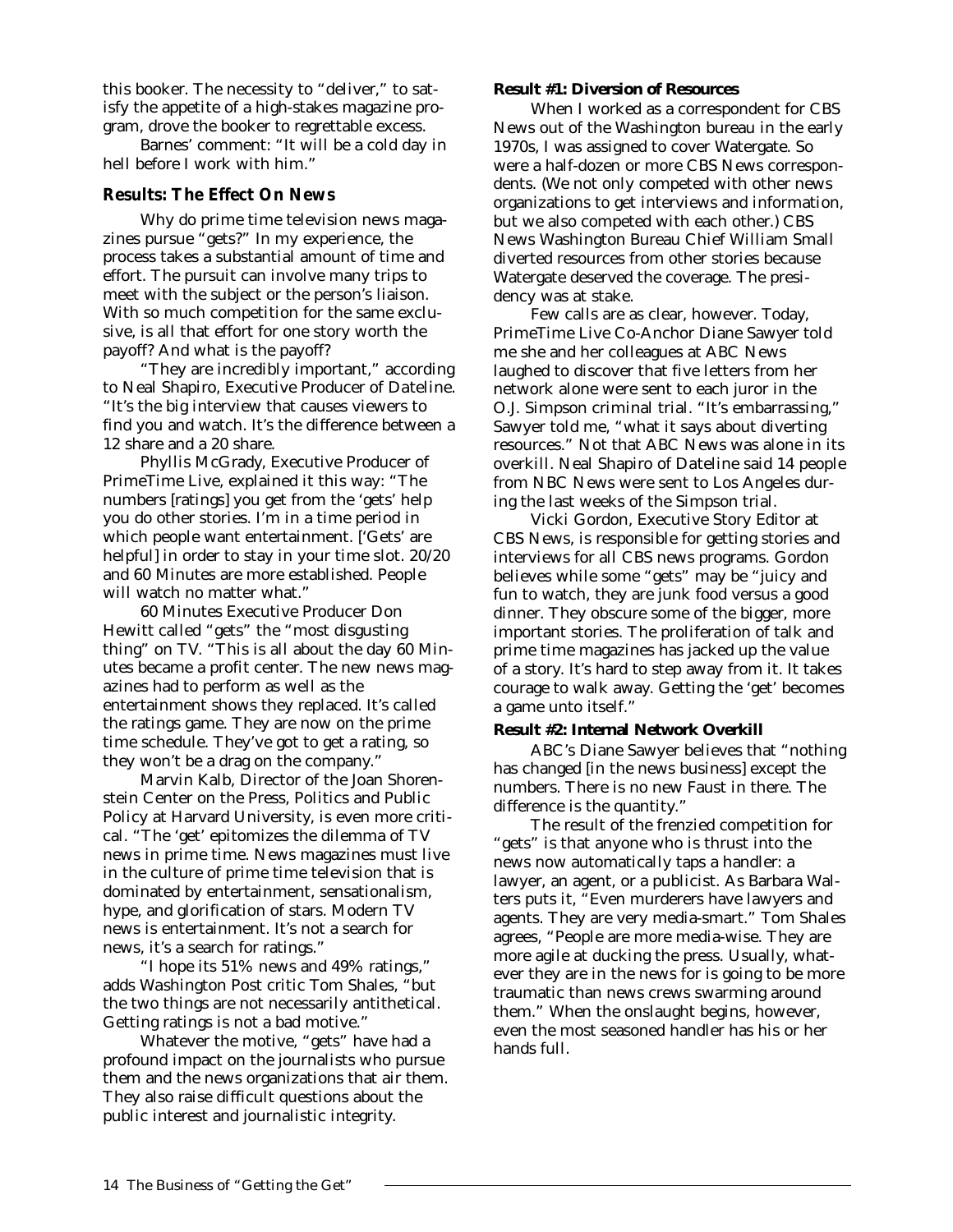When Sergeant Major Gene McKinney was formally charged by the Army with sexual misconduct and indecent assault on May 7, three months after Brenda Hoster made her charges public, Hoster's civilian lawyer, Charles Gittins, received 100 telephone calls from reporters from 1:00 p.m. to 7:00 p.m., and 50 calls the next day. "It was out of control," Gittins told me. The result, he said, is that, "You don't call *anyone* back." After meeting with Gittins and others, McKinney decided to make a statement to reporters and cameras but did not answer questions. Gittins handled those.

While a "get's" decision to engage a handler may be understandable, it can also raise eyebrows. The most eyebrow-raising act of a "get" in recent memory was the decision by John and Patricia Ramsey to hire a crisis management firm, Rowan and Blewitt, only days after their six-year-old beauty queen daughter, JonBenet, was found murdered in their home the day after Christmas last year. Pat Korten, of the public relations firm, said that after the Ramseys were interviewed on CNN on New Year's Day, "the rest of videoland went crazy." "The next day," Korten remembers, he was "deluged." As he put it, "the race was on."

"The thing that astonished me, given the fact that I had been in this business . . . 15 years in journalism and 15 years in public relations . . . was the number of people from the same damn network and the same show calling." He said he received 75 to 80 calls a day for the first several weeks. In the first month, he received calls from *different* people at each of the following news organizations or programs: 23 from ABC News, 20 from NBC News (not including CNBC and MSNBC), 18 from CBS News, 17 from CNN, nine from Fox, nine from the *Denver Post,* eight from the *Rocky Mountain News,* seven from the *Boulder Daily Camera,* seven from *American Journal,* six from *Inside Edition*, five from *Larry King Live*, four from *People Magazine,* two from *Hard Copy*, two from *Montel Williams,* plus Leeza, Geraldo, Rolanda, Don Imus and radio talk show host Alan Combs. Korten said a *National Enquirer* reporter checked into his hotel avidly trying to find him.

"What happens," Korten said, "is you don't return calls to each person."

At times such as these, it helps to have a well-known name. The anchor of a broadcast cuts through. Bribery, on the other hand, doesn't. Korten remembered coming home one night to find a network morning news program had sent fruit, cookies and other goodies. "It had no

impact on me," Korten said. "I ate the cookies and threw away the fruit."

Korten shared lunch with Barbara Walters, literally. He ate half of her sandwich. "I was hungry," Korten explained. She was in Washington, D.C., where Korten's firm is located, to interview Katharine Graham of the *Washington Post* about her autobiography, and arranged the meeting with Korten. "She made a straight pitch," Korten remembers, adding, "She's the most charming person in the entire nation."

Since that time, the Ramseys have met with a group of reporters but set conditions on what they would talk about. That could have a distinct impact on whether some news organizations still want to interview them. Korten and his firm no longer represent the Ramseys.

The Ramsey "get" leads to the question of pressures on the anchor and the sticky issue of conditions and concessions.

#### **Result #3: Changing Role of the Anchor**

Barbara Walters told me, "The least pleasant part of the job is the competition. All of us hate booking. I hate talking to people when friends and colleagues are going after them. It's debilitating." *PrimeTime Live* Co-Anchor Diane Sawyer told me, "If you don't watch out, the staff will come to you with six lawyers to call on an average Monday morning."

What is it about the process of pursuing an exclusive interview that can be so abhorrent to some? Is it the pilgrimage we must make to meet with the interviewee, the negotiating, the groveling, the feeling we are ingratiating ourselves?

"'Gets' have changed the role of the anchor," NBC's Neal Shapiro said. "They put much more stress on them. Because the competition is so fierce, you [the anchor] end up selling yourself and your show. What are my competitors doing? Are they writing letters? Calling? Going out to visit? In the booking trenches, God knows what people say. They start dissing other programs. It quickly becomes personal. You have to bond with people and extend yourself. Is that what journalism is all about? It was 'get the facts and cover the story.' It didn't take so much of your own personality." Now, the news division top brass will ask, "Why didn't we get this and why didn't we get that?"

"The ritual," Diane Sawyer said, "has everybody by the throat. [Everything] you have to go through: the lawyer, the publicist, the audition process. Lawyers give you other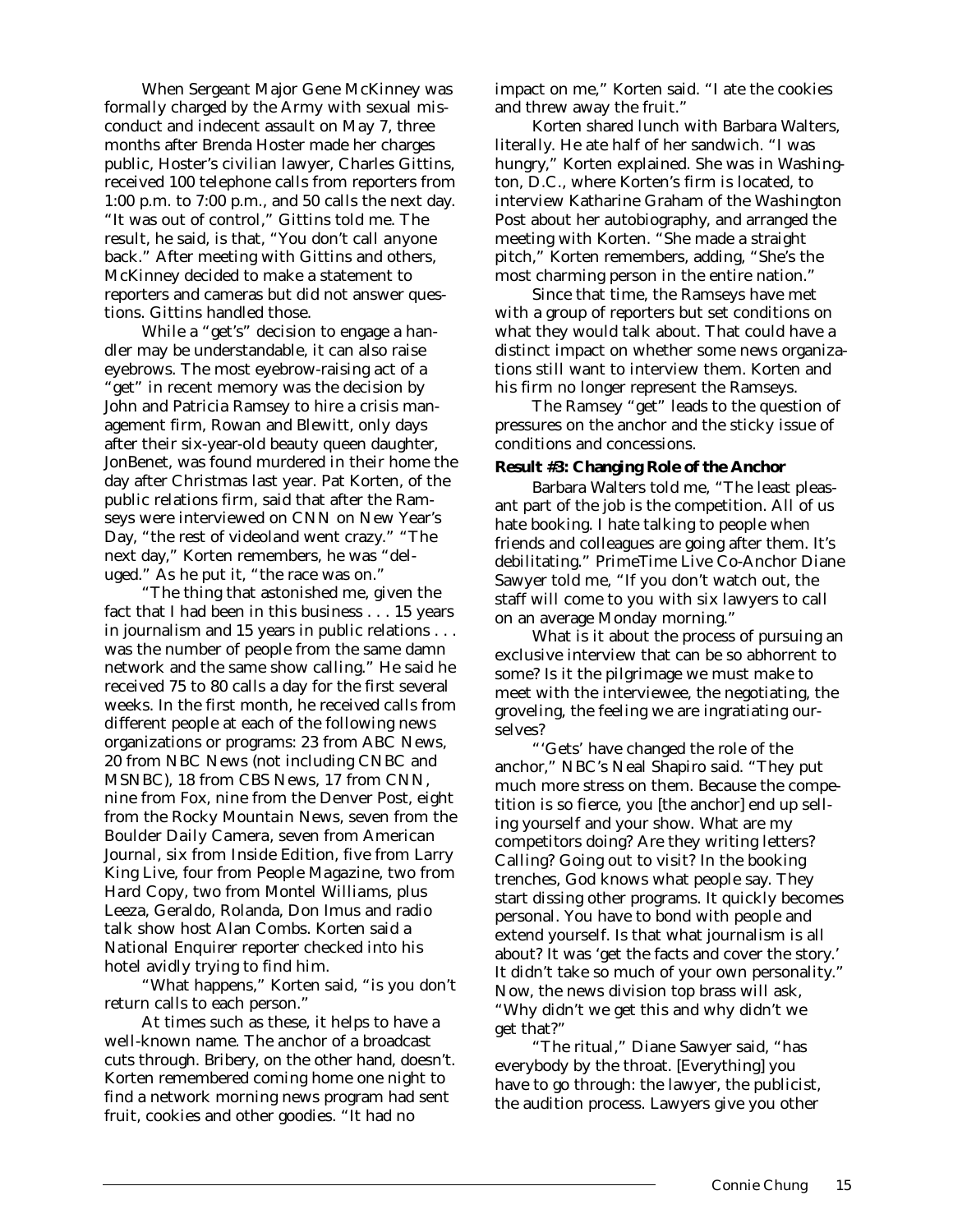people's letters and [have you listen to] their phone calls. It's Room 101 in [George Orwell's] *1984;* you sell out the last thing you most believe in. There is a temptation to say coded things that tip your journalistic hand. Even when you don't do it, you don't like the fact that you get into that temptation. You have to resist. You don't want to even feel you're tempted to say it. There are all sorts of temptations in that room. In that moment, you're not the same."

*60 Minutes*' Ed Bradley said, "You bet, I'm in the 'get' business, but I don't like it. I won't send flowers or a cake. For me it's phony to send a total stranger some flowers." Bradley's problem with "gets" is on a more basic level. "You put yourself up to be rejected. If someone chooses someone else over you, you will ask: 'Where did I fail? What did I do wrong?' It's not about that, but we *can* take things too seriously. It's not the end of the world."

Sawyer's basic problem is time. "I don't think it ['get'-getting] is corrupting of our business. It's corrupting of our time. If you are failing to do original reporting because you're spending your time on courtships, if you spend your resources on 'the get,' are you putting your broadcast at risk? What did you intend your broadcast to be?" The key, Sawyer believes, "is a sense of proportion, a sense of moderation." She has sought a solution with her newly-signed contract: an agreement that the network will try to help coordinate the "get" process. For her, that means, "the whole universe of us got sucked into it. Now, I will control it. I will not let it control me. I am responsible for what interests me. My best ideas that make me happy are ones coming from rocking, from floating, blanking, not from following any pack anywhere."

#### **Result #4: Conditions and Concessions**

When the headlines first hit that a 63-yearold woman gave birth, it was obvious that someone was going to go after that exclusive. The *National Enquirer* reportedly paid a healthy sum for rights to home movies and the first interview with the world's oldest mother. *PrimeTime Live* Executive Producer Phyllis McGrady considered purchasing the home videos from the *National Enquirer* (which would have included an opportunity to interview the woman) but decided against it. "The *National Enquirer* has broken stories and their facts have proven right but, in the end, purchasing rights from them [the *Enquirer*] still gives you pause," McGrady explained.

According to Howard Kurtz of the *Washington Post*, NBC also negotiated with the *Enquirer* to buy the home videos and pictures. In the end, *American Journal,* a syndicated tabloid program, bought the videos and pictures and got the first TV interview with the woman.

Tabloid newspapers and broadcast programs do pay for interviews, but other news organizations claim they do not. What the others *are* willing to do openly (and consider legitimate) is pay for expenses related to the interview, i.e., airfare, hotel, and meals.

The grey area involves any spoken or unspoken understanding that interferes with serious, objective journalism. No one disputes that there is a symbiotic relationship between the interviewer and the interviewee. "Both sides have to feel they have something to gain by entering into this contract," the *Washington Post's* Tom Shales said. "It's not necessarily negative." He cautions: "[But] you don't turn over any editorial process to them [either]. That's anathema to a serious journalist."

Sam Donaldson said of his interview with Brenda Hoster, "It was supportive of her story. I believed her then and now. I don't think I owed her that. If she started backtracking, the antenna would go up. If she had contradicted herself, then we would have run it."

Walter Cronkite believes, "Most celebrity interviews are done as quid pro quo. They are seeking publicity. They are in the cat bird's seat, selecting the interviewer who will do them the most good." He sees no value in most of them.

Diane Sawyer's interview with Michael Jackson and Lisa Marie Presley came under fire by media critics because the hour-long program included airing a music video from Jackson's current album. Sawyer said, "There were no concessions." Later, a half-hour Michael Jackson music special appeared in ABC in prime time, but network executives said there was no connection.

#### **Result #5: Tabloid vs. Legitimate News**

Tom Shales believes a serious result of the "get" phenomenon is a "blurring of what is tabloid and what isn't. When the *New York Times*, the *National Enquirer* and CBS are all beating down the same door, that troubles me. It's harder to tell legitimate news shows from the we'll-do-anything-for-a-story tabloid show. The O.J. story was a 'get-getters' paradise for weeks and months running. Serious journalists were elbow to elbow with tabloid [journalists]. Tonya Harding was the same way. News is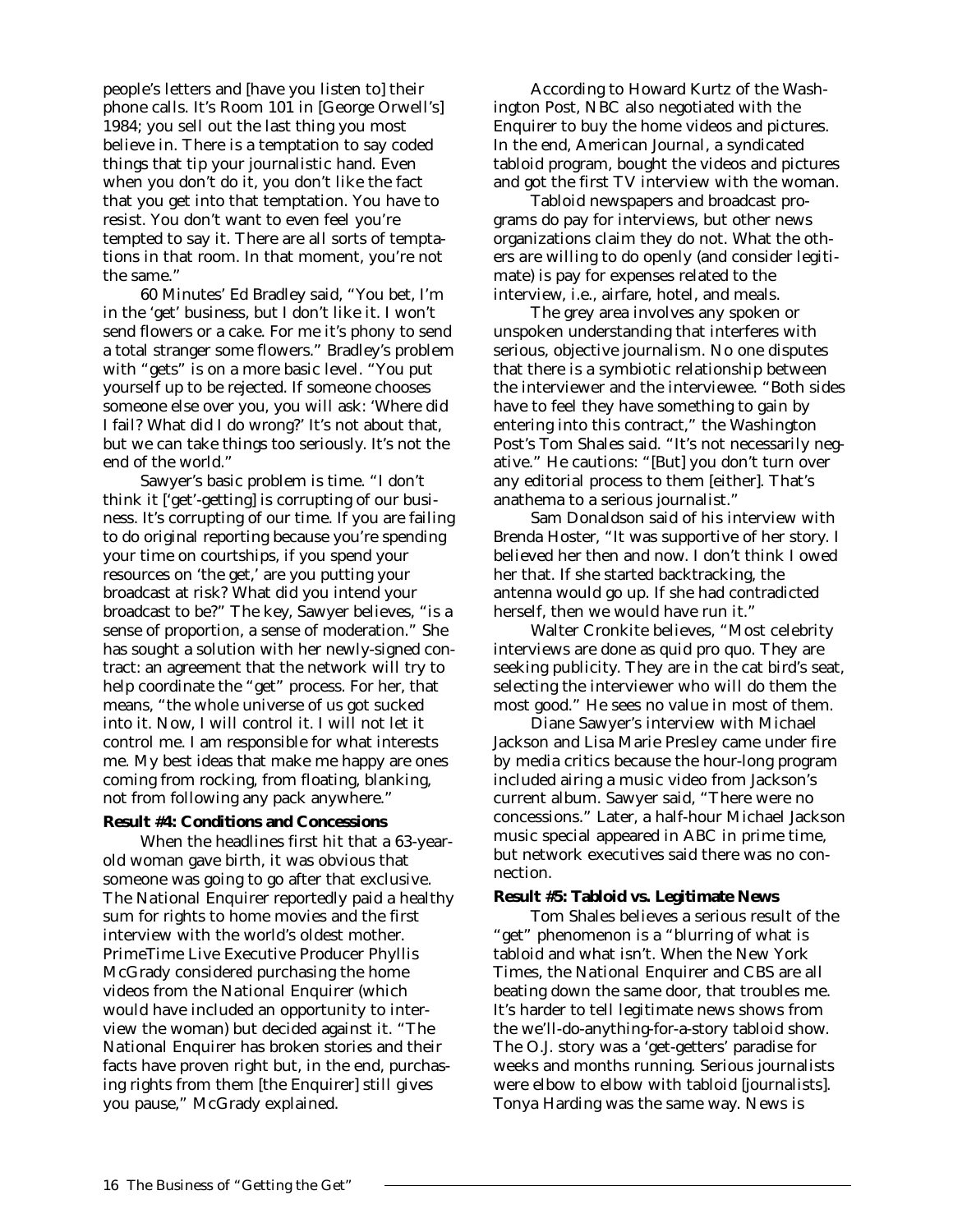news. You just have to try to keep your dignity and do it in the most decorous way. What separates serious news departments from tabloid is what questions are asked."

For Joan Konner, publisher of the *Columbia Journalism Review* and former dean of the Columbia School of Journalism, the problem isn't just the story selection, it is "how do you play the story, how long, where, how much. The blowing out of proportion of sex, violence, and mayhem—that's the low end. There is excessive coverage today. If you are giving 'x' number of minutes to Tonya Harding, I'm not getting what I need to know [that day]."

Diane Sawyer, who interviewed Tonya Harding before I did, observed, "It was not tabloid, it was a wonderful story, if intelligently done. Proportion is the key."

Mike Wallace said my interview with Tonya Harding was fine but too much was made of the story. "To send the co-anchor of the *CBS Evening News* to Portland to follow her around like a supplicant—we wrapped her up, we owned her. I found that embarrassing."

I was surprised when Walter Cronkite told me he thought Tonya Harding was a legitimate interview. "She was a figure in the news in a very much watched public event, the Olympics. To look at her personality, motivation, character, the question of remorse or lack of same, that's a legitimate story. It's not too tawdry or tabloid."

If he were still anchoring the *CBS Evening News,* I asked Cronkite, could he see himself getting "gets?" "No, not on the *Evening News*," he said initially, adding that he is "opposed to anchors jumping around the world."

"I was as much the managing editor [of the *Evening News* as its anchor] and as such, you can't go scooting around every time there is an interview to do," Cronkite went on. "I'd want someone to do the interview for the program. But, if I were in a dual anchor situation, I might be spared from that. I acknowledge that the prominence of the anchor can be exceedingly helpful in getting the interview and it is a worthy use of the anchor's position if this was the only way to get the interview. If no one had gotten hold of a Tonya Harding, for instance, yes."

Can you imagine Walter Cronkite interviewing Tonya Harding? Bless him. He is still my hero.

Cronkite also said he believes Paula Jones (who accused then Governor Bill Clinton of sexual advances) is "a front-page figure, a threat to the presidency, a legitimate figure in our news."

Ed Bradley wasn't as convinced when *60 Minutes* producer Amy Cunningham first proposed doing an interview with Jones. "Don [Hewitt] was all excited," Cunningham said, "but Ed didn't want to do it. He thought the whole thing was tawdry. I had to work on Ed." Cunningham pitched the interview after she read an article on Jones in the *American Lawyer* and just before Jones' case was to be argued before the U.S. Supreme Court. The thrust of the article and her pitch: they believed Anita Hill; why don't they believe Paula Jones? The conventional wisdom was shifting regarding the validity of Jones' allegations and Cunningham wanted to report the media story.

Bradley told me, "It was a story I resisted. I wasn't sure we should do it. I thought it had a big, potential tawdry factor. I told Amy, 'Convince me.'" Bradley quoted Cunningham as saying to him, "You think it's tawdry, [but] the Supreme Court is considering her case!" At one point, Bradley even pointed to a sign at his assistant's desk that read, "What part of NO do you not understand?" Cunningham went off and negotiated the interview with Jones' lawyer. "Amy got it," Bradley said. By the time Bradley flew to the West Coast to do the interview, he had come around. It aired in March of 1997.

Jones' lawyer, Joseph Cammarata, told me he never knew about Bradley's reluctance. The Monday after the interview aired, Bradley called Cunningham to say, "nice job." Bradley felt it was handled well because the story never included specifics of what Jones claims Clinton did.

### *Conclusions*

What is the collective wisdom on the getting of "gets?" How steep is the downside? Is there an upside? What insights did I glean from colleagues, seasoned "getters" all, on the game as it is played and won?

• *There is nothing fundamentally wrong with going after "gets."* As Walter Cronkite put it, "The fact that we go after newsmakers is a legitimate part of the news business. There's nothing new about it." And there is nothing wrong with wanting to be first, even if it is just for bragging rights. Certainly viewers don't know you are first unless you make a point of telling them.

• *The real issue is degree.* With so much competition today, the real question becomes: to what lengths will journalists go to get an interview? Veteran news executive William Small asks, "Are you willing to compromise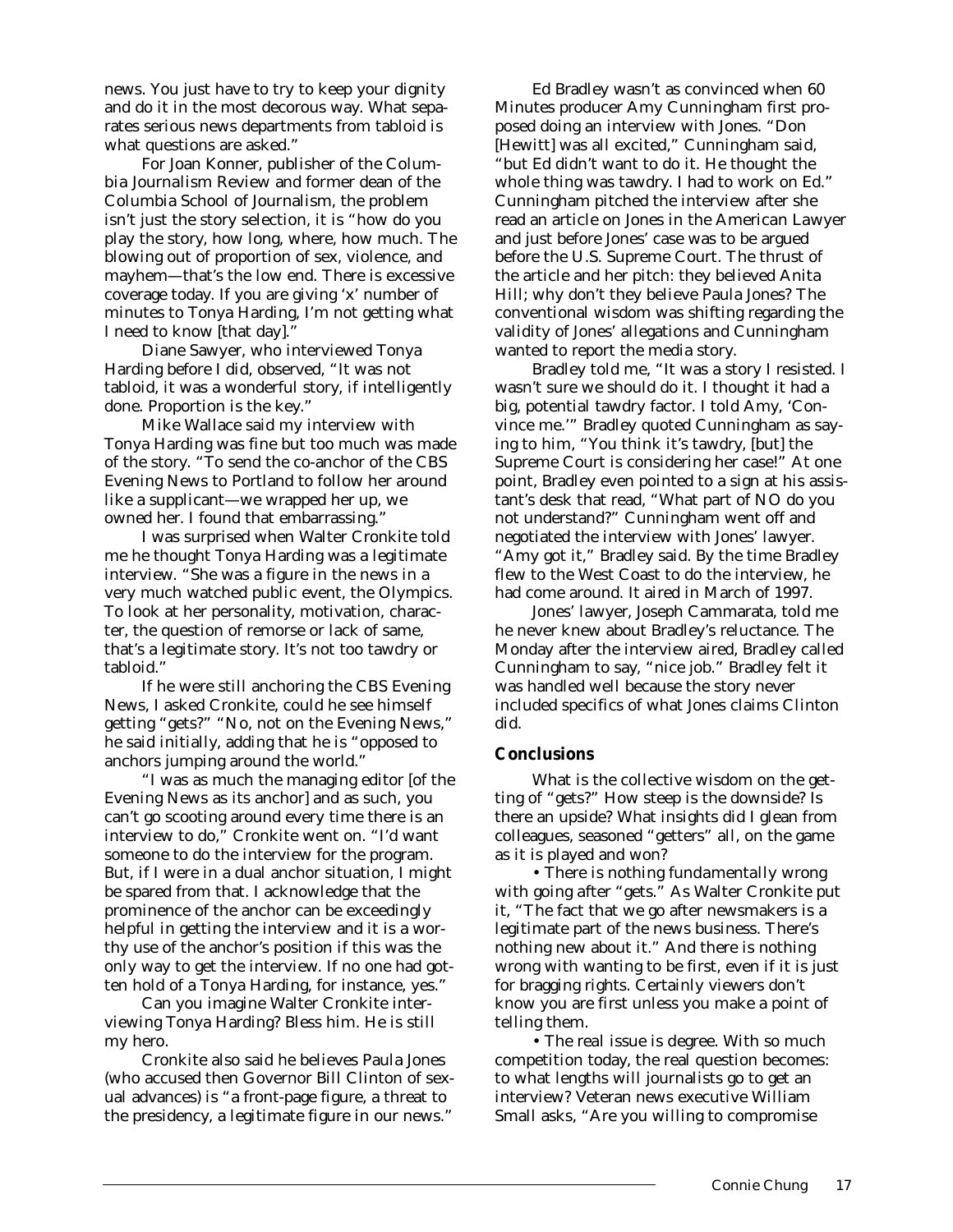your journalistic standards because you're so thirsty to get the story?" Reporters need to walk a fine line: sympathetic enough to "get" the interviewee but not so tame that they become the person's mouthpiece. Small's advice: "Avoid journalistic compromises. Don't make a fool of yourself or the interviewee and don't jump on the bandwagon of whatever is hot."

• *Coordination within network news divisions can help limit the overkill and restore civilized behavior.* This is Diane Sawyer's suggestion for relieving some of the insanity of the "get" phenomenon. Sawyer doesn't want to put her broadcast at risk by spending excessive amounts of time pursuing exclusives. At the same time, she's philosophical. "We're always in cycles and phases," she says. "Maybe this is a cycle in which people got a little distracted."

• *News organizations ignore stories at their peril*. This is the everyone-else-is-doing it phenomenon and it is self-perpetuating. William Small says, "If you turn your back on a story, you lose audience, because others are not ignoring the story, and you create a big morale problem [in your newsroom]."

• *There are no easy solutions to the problems created by "gets," in part because the public isn't demanding any changes.* "The public will say it's terrible that the press would pick on this person," Tom Shales says. "On the other hand, they are dying to know about it. The public loves this stuff. They don't want to see how the sausage is made, they just want to eat the sausage." Marvin Kalb's solution is simple and to the point. "If you want to do serious news, get out of the neighborhood (prime time television)."

• *Even "gets" have their positive side.* Neal Shapiro notes that under "the old system, it would be two to three weeks before someone in the news might be seen on television. Whitewater figure James McDougal plea-bargained on Monday, [and] he was on *Dateline* Tuesday. The public does get served. The public does gain. And people are looking to news magazines to give them the news. No one else can give newsmakers 20 minutes to talk."

Like Tom Shales, Shapiro believes the only way any changes will occur is if "the public stops watching because they are appalled by what we did to get an interview. They will punish us. But they will never do that. Some anchors may say 'we won't do it anymore' but somebody will. Somebody will."

## *Postscript*

*\*On October 1, 1997 Sergeant Major Gene McKinney appeared in his first television inteview on the premier of the CBS prime time magazine program,* Public Eye with Bryant Gumbel*.*

*On March 13, 1998, McKinney was acquitted of all charges involving sexual misconduct, but was convicted of one obstruction of justice count.*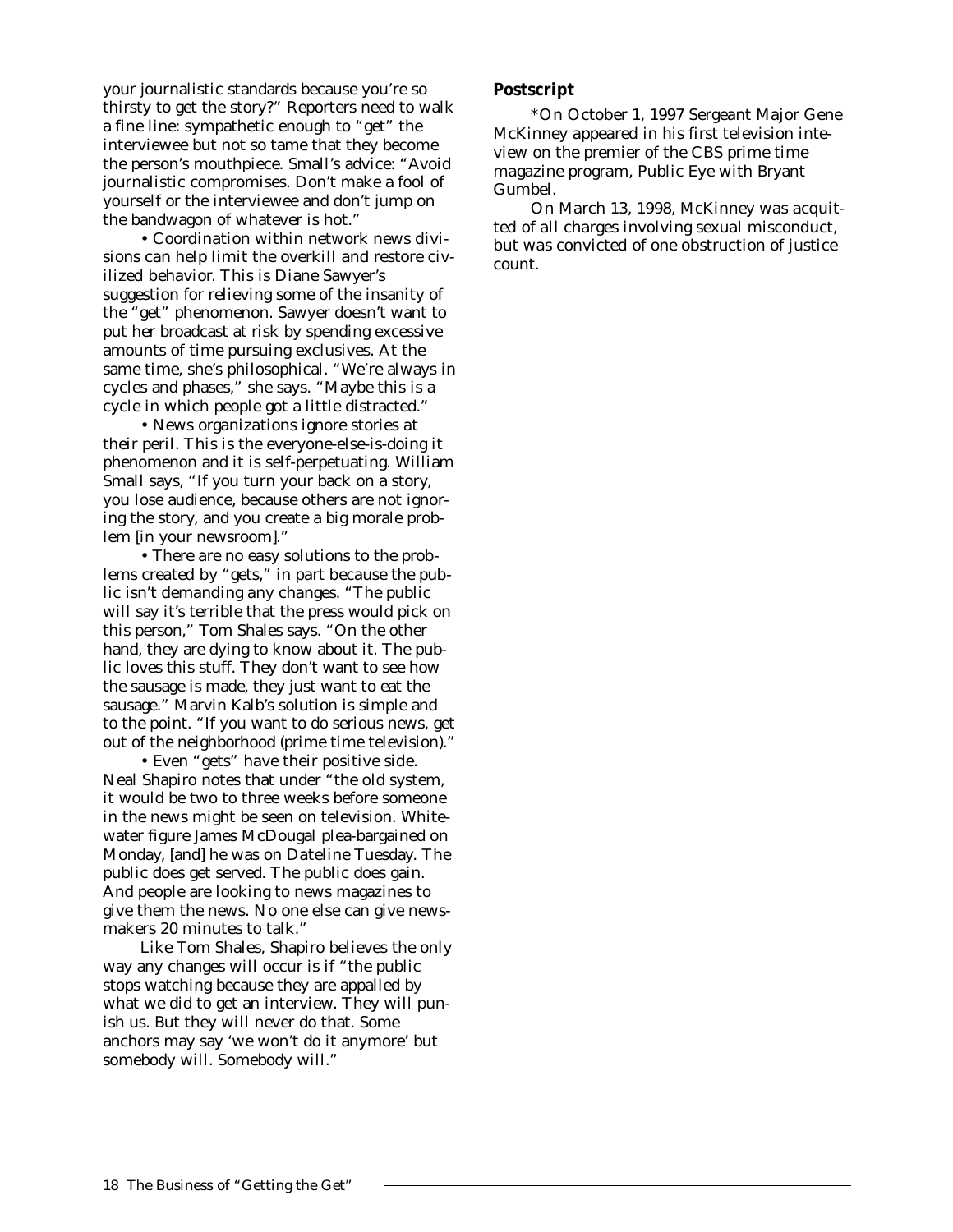# *APPENDIX I*

Barbara Walters

February 7, 1994

General Colin Powell, USA (Ret)

Dear General Powell:

As I am sure you remember, you were kind enough to promise last year that you would do your first major interview after leaving office with me for 20/20. You then decided you did not want to do any interviews prior to the publication of your autobiography.

I hope that the book is coming along well and that we might start thinking about when we might do an interview based on your book. We would give it an enormous amount of time and attention, as well as a huge audience. I promise it will be a wonderful send-off for the book. Can you give me any idea of when this might be possible?

I am writing this rather official letter because I do not want to pounce on you every time we meet socially. I would hate for you to think, "Here she comes again." But I so much look forward to doing this interview with you.

With warmest personal wishes to you and Mrs. Powell, As ever,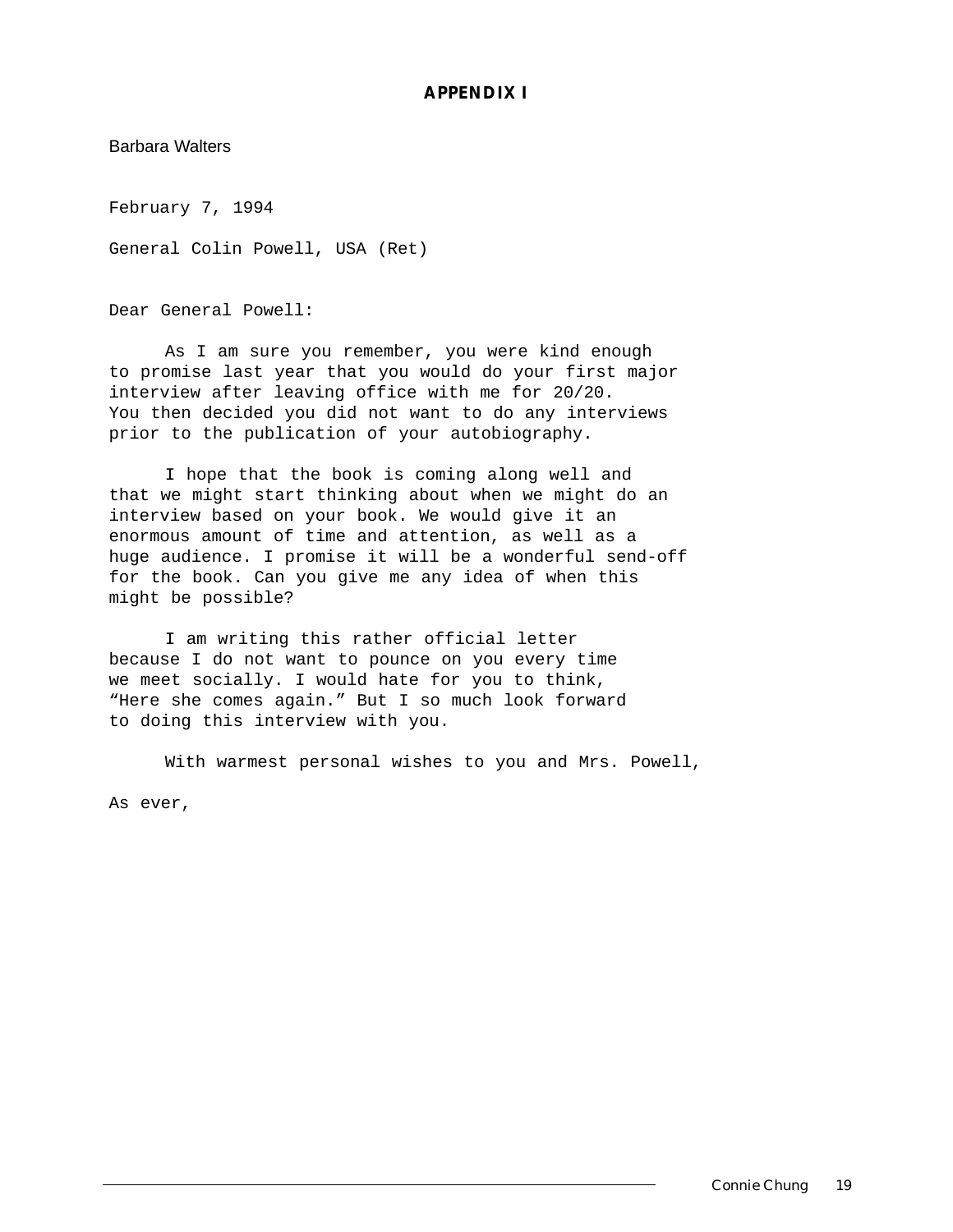# *APPENDIX II*

February 4, 1997

Ms. Susan Barnes

Dear Ms. Barnes:

We at PrimeTime want to interview your client Brenda L. Hoster for our program tomorrow night. We think what happened to her is both shocking and, sadly, all too common. Her decision to come forward publicly performs a great service.

We think airing her story on PrimeTime, with our ability to reach more than twenty million people, will also perform a service. She and you will make the decision as to whether she should do a television interview. Allow me to make the case why it should be with us.

My producer Shelley Ross and I have done a number of stories about sexual harassment. In June of 1992, we did a two part story about "Tailhook" which President Bush watched. The next day he fired his Navy Secretary. We did a long report early last year about the Okinawa rape case and other cases involving U.S. Naval personnel. We featured the story of Admiral Joseph Prueher who had been nominated to be Chief of all U.S. forces in the Pacific but who, as Commandant of Midshipmen in Annapolis, had tried to "hush up" the chaining to a urinal of a female midshipman. Two days before our story aired, his nomination was rushed through the Senate ahead of schedule in order to "save" it. We did a story in 1993 about a sado sexual initiation rite of new members of the U.S. Marine Corps drill team which resulted in the discontinuation of that practice. And two years ago, Prime Time did, at my suggestion, a full hour on the subject of sexual harassment in the work place.

My point is, we understand this problem and approach it with sensitivity. Our record says we aren't just "after the ratings" but after a change in attitudes toward sexual harassment. Please call me so that we can discuss this further.

Best regards.

Sincerely,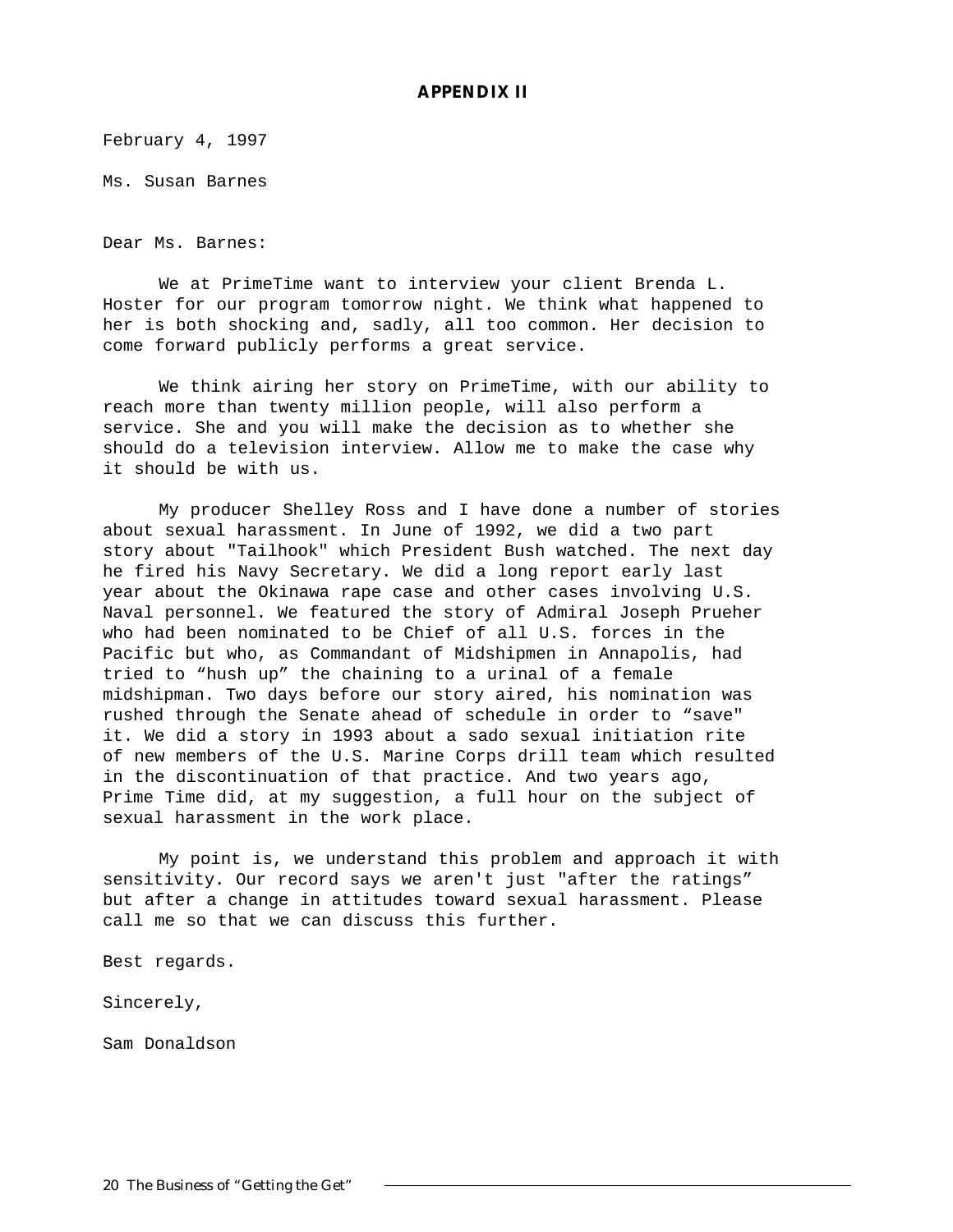# *APPENDIX III*

February 4 1997

Sergeant Major Gene C. McKinney

Dear Sgt. Maj. McKinney:

We are interviewing Sgt. Maj. Brenda L. Hoster (Ret.) for our PrimeTime program tomorrow. In that connection, I am requesting an interview with you concerning her allegations of sexual harassment by you when she was on active duty.

We want to give you a chance to address these allegations to whatever extent you desire.

Because of our deadlines for tomorrow, we need to do the interview as early in the day as possible. I shall call your office early in the morning to discuss this.

Best regards.

Sincerely,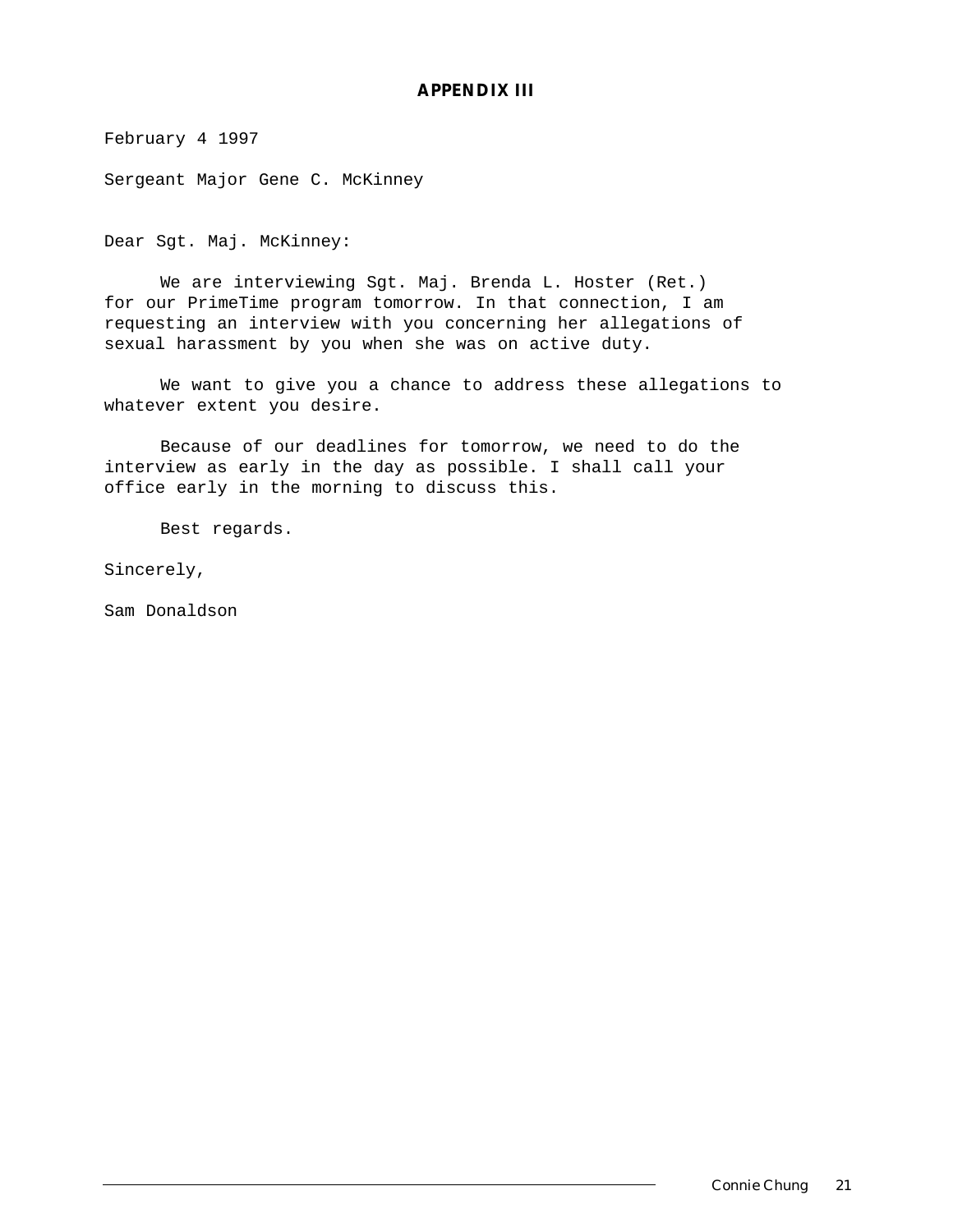February 4, 1997

The Honorable Togo West The Secretary of the Army

Dear Mr. Secretary:

We are interviewing Sgt. Maj. Brenda L. Hoster (Ret.) for our PrimeTime program tomorrow. In that connection, I am requesting an interview with you concerning her allegations of sexual harassment when she was on active duty to air as part of our report.

I know of your commitment to zero tolerance when it comes to sexual harassment in the Army. You have eloquently expressed it in discussion of the on-going investigation into such allegations at Aberdeen and elsewhere. Indeed, Sgt. Maj. Hoster's attorney tells us she was impressed with your answers to our questions on This Week a few Sundays ago. I am also requesting an interview with Secretary Cohen to get his view.

Because of our deadlines for tomorrow, we need to do the interview as early in the day as possible. I shall call your office early in the morning to discuss this.

Best regards.

Sincerely,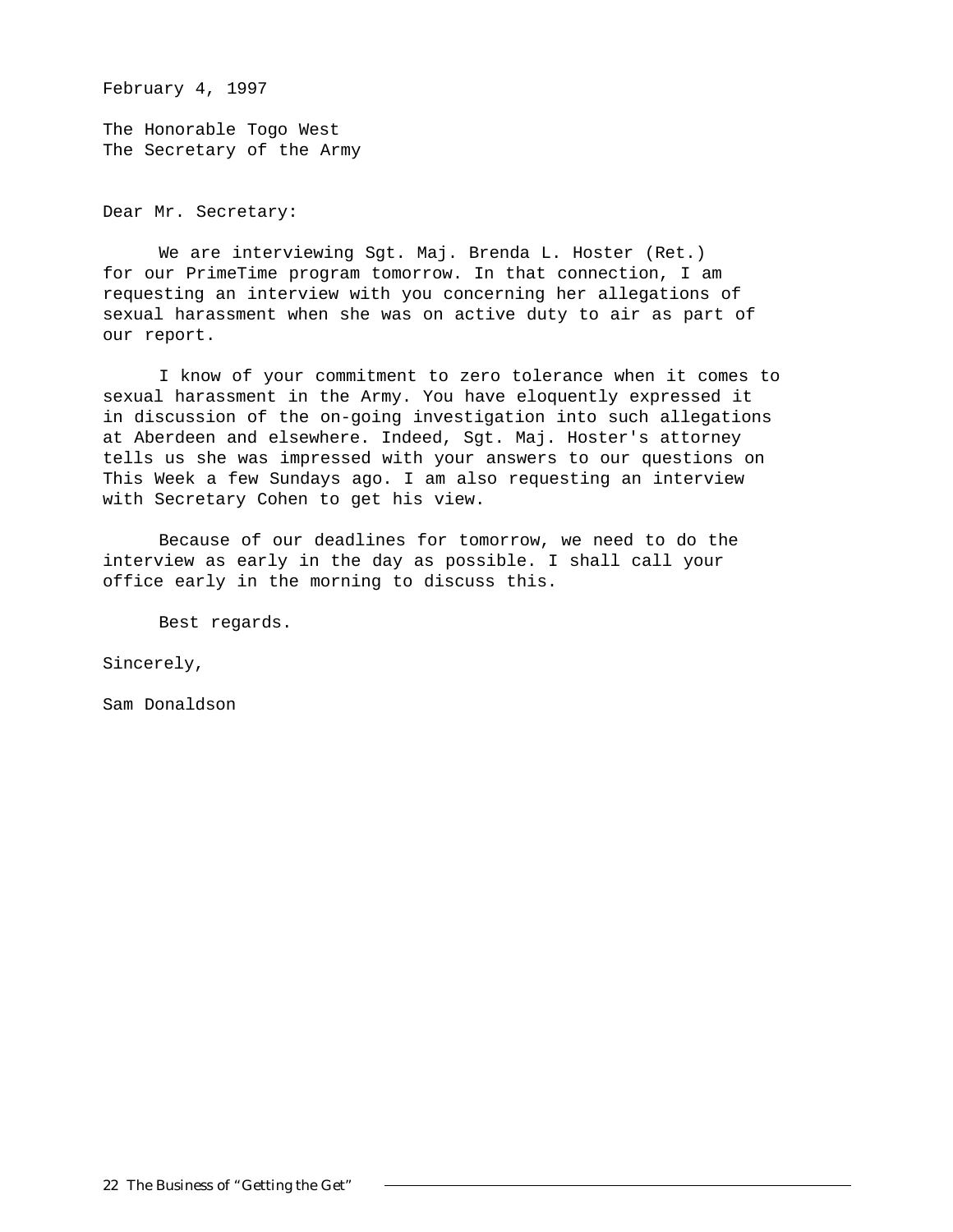February 4, 1997

The Honorable William Cohen The Secretary of Defense

Dear Mr. Secretary:

We are interviewing Sgt. Maj. Brenda L. Hoster (Ret.) for our PrimeTime program tomorrow. In that connection, I am requesting an interview with you concerning her allegations that the Army moved to cover up sexual harassment of her when she was on active duty.

I know of your commitment to zero tolerance when it comes to sexual harassment and other forms of personal abuse in the military. Your public expression of outrage concerning recent disclosures of physical hazing in the Marine Corps speaks to that. Your view of how to deal with Sgt. Maj. Hoster's allegations is most important. I have also requested an interview with Army Secretary Togo West to get his view.

Because of our deadlines for tomorrow, we need to do the interview as early in the day as possible. I shall call your office early in the morning to discuss this.

Best regards.

Sincerely,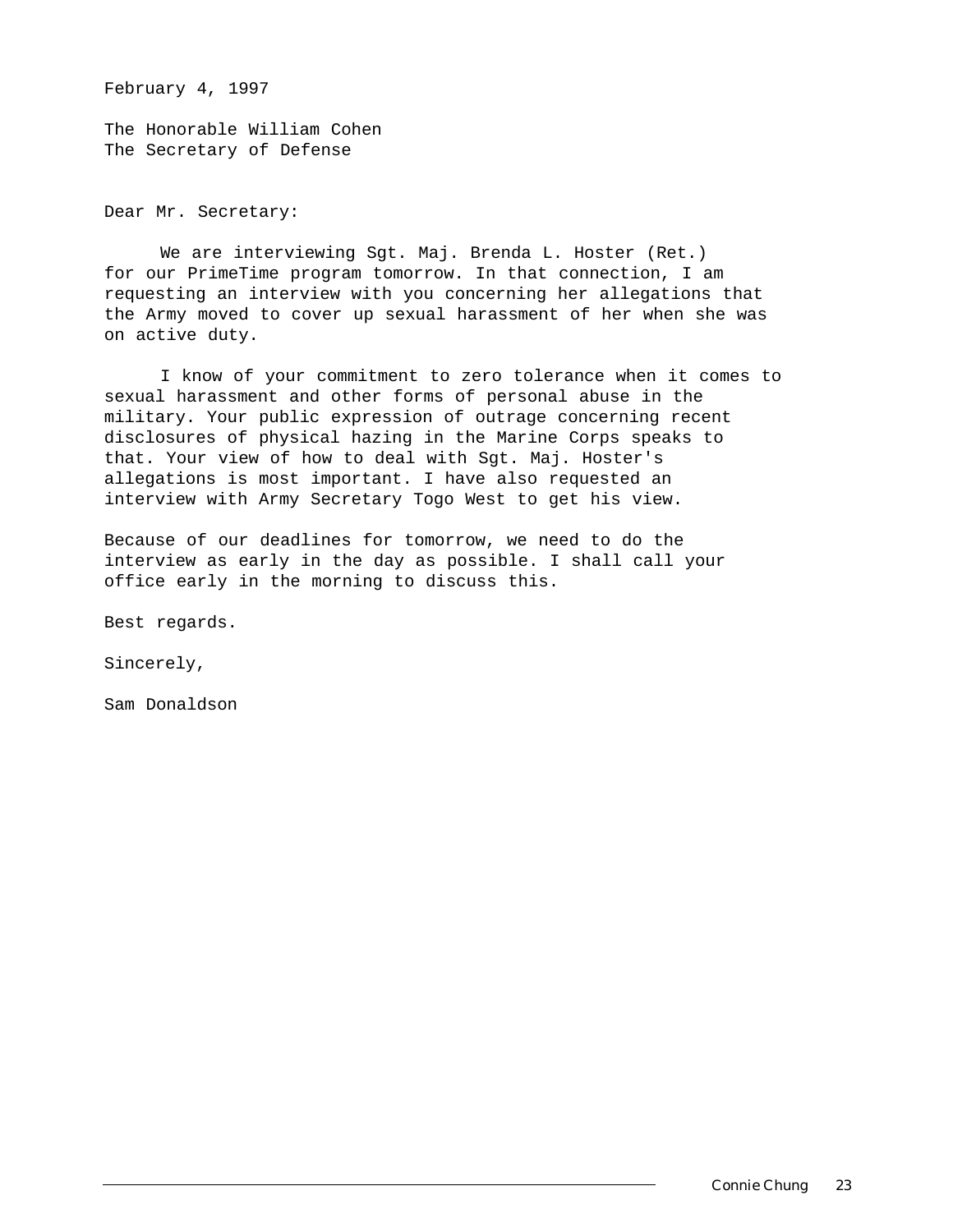# *APPENDIX IV*

## **Interviews Conducted by the Author for this Paper**

Susan Barnes, Brenda Hoster's Lawyer

Craig Bengtson, former CBS News Producer

Ed Bradley, *60 Minutes* Correspondent

Norman Brokaw, Chairman and CEO, William Morris Agency, Inc.

Joseph Cammarata, Paula Jones' Lawyer

Walter Cronkite, former CBS News Anchor

Amy Cunningham, *60 Minutes* Producer

Sam Donaldson, *PrimeTime Live* Anchor

Harry Evans, former Publisher, Random House

Jim Gaines, former *Time* Managing Editor

Charles Gittins, Sergeant Major Gene McKinney's Lawyer

Vicki Gordon, CBS News Executive Story Editor

Lieutenant Colonel William Harkey, Army Public Affairs Officer

Ed Hersh, ABC News Producer

Don Hewitt, *60 Minutes* Executive Producer

Mark Hooper, CBS News Assistant Bureau Chief, Dallas

Brenda Hoster, Retired Army Sergeant Major

Walter Isaacson, *Time* Managing Editor

Marvin Kalb, Director of the Joan Shorenstein Center on the Press, Politics and Public Policy at the John F. Kennedy School of Government, Harvard University

Jim Kelly, *Time* Deputy Managing Editor

Joan Konner, Publisher of *Columbia Journalism Review* and Former Dean of Columbia School of Journalism

Pat Korten, Former Public Relations Representative for the Ramseys

Jennifer Maguire, *PrimeTime Live* Editorial Producer

David Martin, CBS News Correspondent

Phyllis McGrady, *PrimeTime Live* Executive Producer

Diana Olick, CBS News Correspondent

Thomas Patterson, Bradlee Professor of Government and the Press at the John F. Kennedy School of Government, Harvard University

Scott Pelley, CBS News Correspondent

Harry Phillips, PrimeTime Live Producer

Colin Powell, Former Chairman, Joint Chiefs of Staff

Master Sergeant Phil Prater, Sergeant Major Gene McKinney's Public Affairs Advisor

Dana Priest, *Washington Post* Reporter

Colonel Marianne Rowland, Former Public Affairs Advisor to Army Secretary Togo West

James Rubin, Senior Advisor to Secretary of State Madeleine Albright

Diane Sawyer, *PrimeTime Live* Anchor

Rowan Scarborough, *Washington Times* Reporter

Eric Schmitt, *New York Times* Reporter

Elaine Sciolino, *New York Times* Reporter

Tom Shales, *Washington Post* Critic

Neal Shapiro, *Dateline* Executive Producer

William Small, Veteran News Executive

Colonel John Smith, Army Chief of Public Affairs

Colonel Bill Smullen, Colin Powell's Executive Assistant

Mike Wallace, *60 Minutes* Correspondent

Barbara Walters, ABC News Anchor